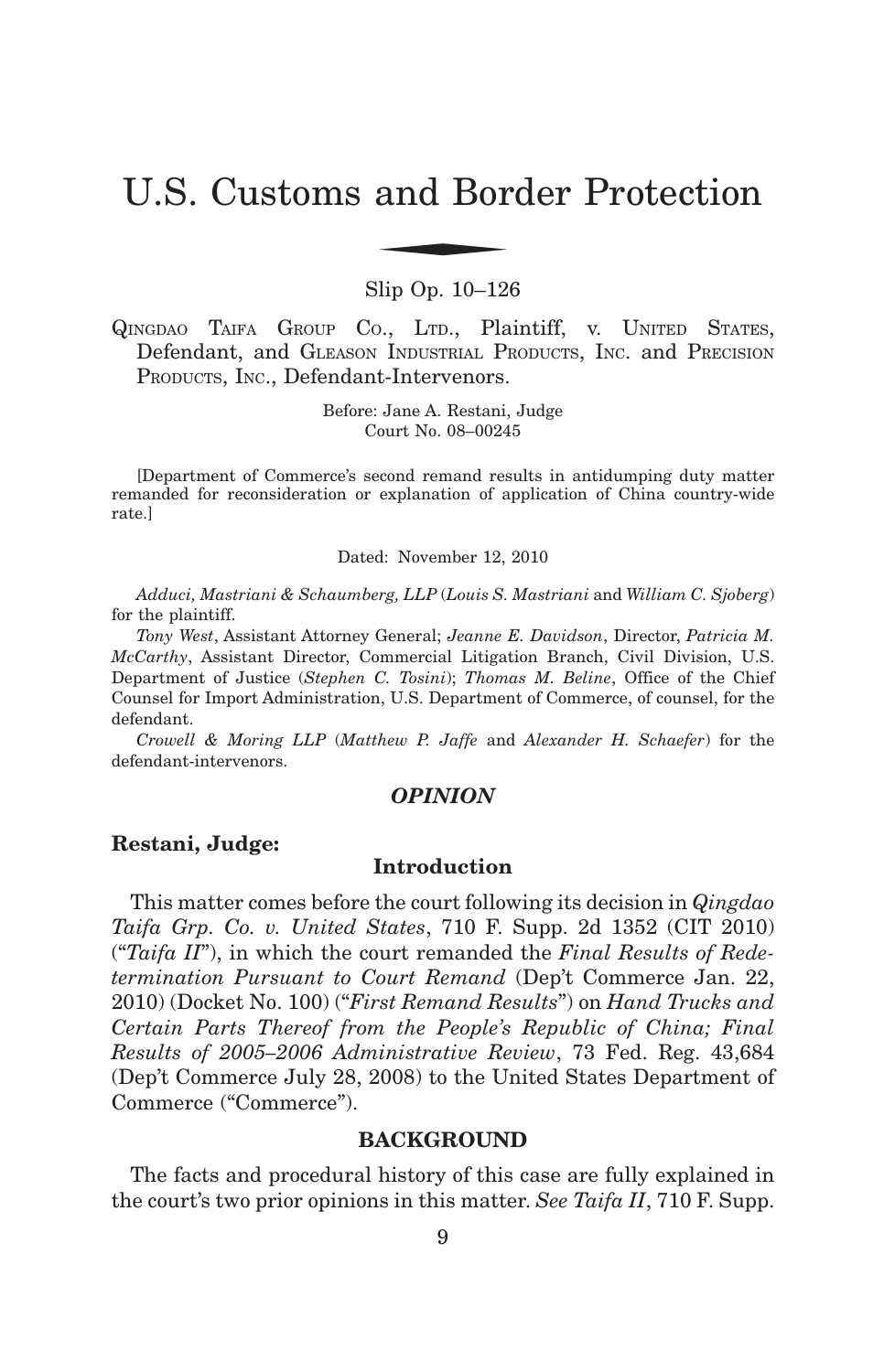2d at 1353 55; *Qingdao Taifa Grp. Co. v. United States* , 637 F. Supp. 2d 1231, 1234 36 (CIT 2009) ("*Taifa I*").

In *Taifa II*, the court instructed Commerce "to determine, after proper investigation and analysis, whether a government entity exercised nonmarket control over" plaintiff Qingdao Taifa Group Co., Ltd. ("Taifa") sufficient to link the People's Republic of China ("PRC") entity-wide rate to Taifa. *Taifa II*, 710 F. Supp. 2d at 1357. The court gave Commerce three options:

First, if Commerce determines that Taifa is not independent of the PRC government's control based on... documents indicating town government ownership, Commerce must explain, based on PRC law, prevailing practices in the PRC, or other relevant information, why these particular documents are significant to the issue of government control, how the documents ultimately link Taifa to central PRC government control and a rate relating thereto, and why the fact that... documents indicating the transfer of the town government's interest were not properly registered in the PRC is significant to the issue of government control. Alternatively, if Commerce finds that the evidence does not indicate that a government entity controlled Taifa's prices, export activities, or operations and no ultimate link between Taifa and the rates applicable to central PRC governmentcontrolled entities, then Commerce should conclude that Taifa has established its independence from government control sufficient to reject a country-wide rate. Finally, if, after thorough investigation and analysis, Commerce finds the evidence regarding government control of pricing, export activities, or operations and regarding Taifa's relationship to the central PRC government in equipoise, Commerce may apply a wellsupported and explained presumption based on current conditions that Taifa is government-controlled and apply the appropriate rate.

*Id.* at 1358 (footnote call numbers omitted).

Commerce asserts it chose the third option on remand. *Final Results of Redetermination Pursuant to Court Remand* 4, 23 (Dep't Commerce July 27, 2010) (Docket No. 118) ("*Second Remand Results*"). Commerce found that "Taifa failed verification with respect to its separate rate status," *id.* at 19, because Commerce found documents indicating that the Yinzhu Town Government owned a majority interest in Taifa, contrary to representations in Taifa's separate rate questionnaire responses, and because Taifa failed to register with the proper authorities documents indicating the transfer of the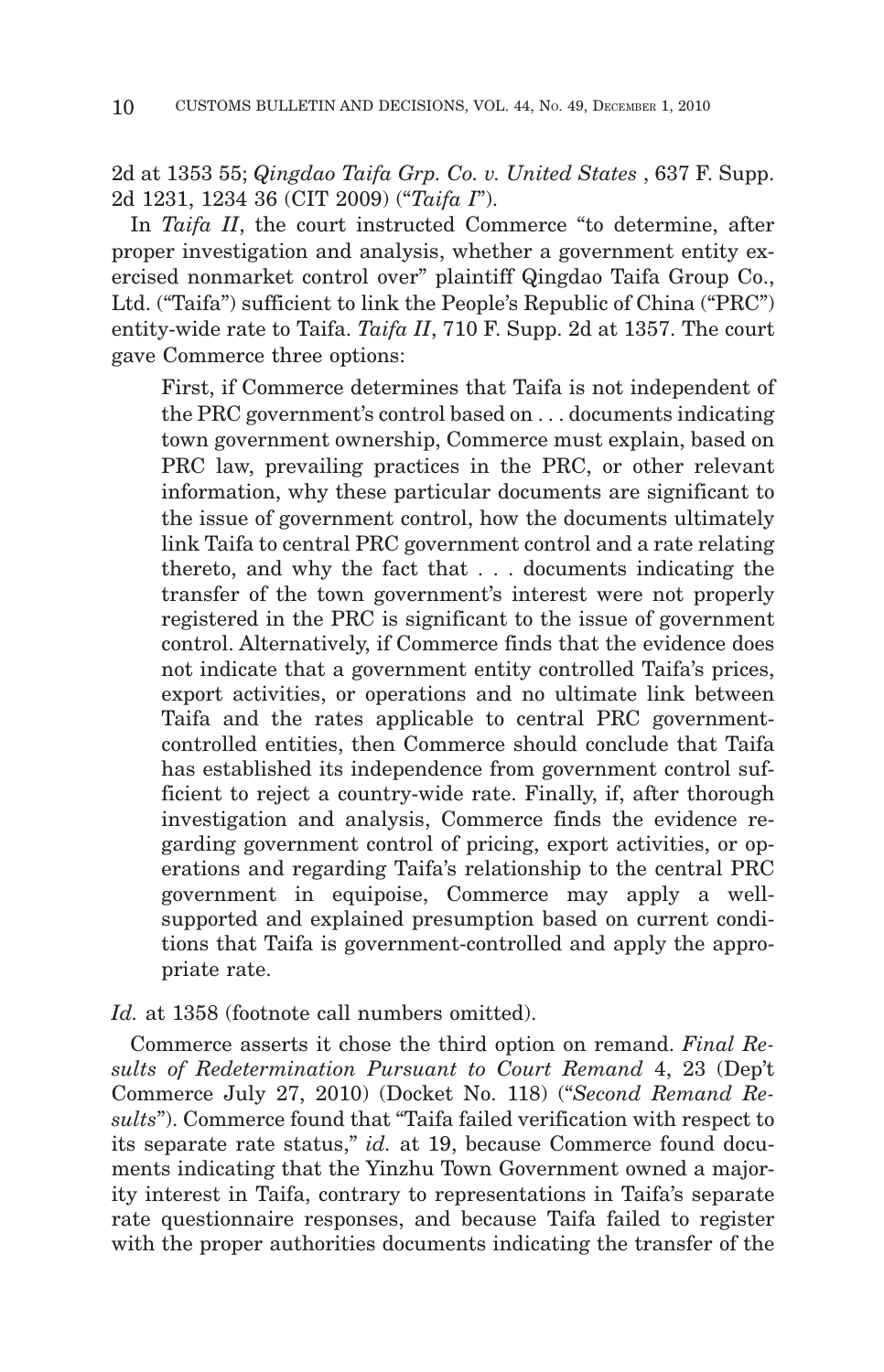majority interest to certain individuals, six of whom were also members of Taifa's board of directors, which controls and manages the company, *id.* at 5 19. Commerce concluded that it could not determine whether those directors "actually operate under their own legitimate independent direction as Taifa claims, or whether the absence of proper documentation reflects an undisclosed continuation of governmental control over Taifa." *Id.* at 13. Commerce found that Taifa had not established a legitimate separation from the town government and applied a "presumption" that a respondent in a nonmarket economy ("NME") country such as the PRC is state-controlled. *Id.* at 13 19.

Following the remand determination, the court met with the parties in an attempt to learn how Commerce addresses these issues and the basis for its presumption of state control in this industry or for this company, which contrary to the court's order did not appear to be explained adequately. The parties were forthcoming about their views of these matters, but their approaches understandably differ. The court must address these underlying methodological issues in order for it to resolve the basic dispute of whether plaintiff should receive its own rate or the 383.60% PRC-entity rate.<sup>1</sup>

## **JURISDICTION AND STANDARD OF REVIEW**

The court has jurisdiction pursuant to 28 U.S.C. § 1581(c). The court will not uphold Commerce's final determination in an antidumping review if it is "unsupported by substantial evidence on the record, or otherwise not in accordance with law." 19 U.S.C. § 1516a(b)(1)(B)(i).

## **DISCUSSION**

The essence of Commerce's reasoning is that Taifa's assertion that it is controlled by an independent board of directors is not credible because Taifa impeded Commerce's review by withholding information relating to its town government ownership and provided information that could not be verified in records outside the company. *See Second Remand Results* at 15 19. Although in assigning an antidumping duty rate Commerce may draw an adverse inference against a

<sup>&</sup>lt;sup>1</sup> Commerce believes that the 383.60% rate could be applied as an Adverse Facts Available ("AFA") rate even if Taifa is a separate entity, but there would still have to be substantial evidence supporting application of such a rate to Taifa, whether one calls it corroboration of secondary data or something else. *Compare Gallant Ocean (Thai.) Co., Ltd. v. United States*, 602 F.3d 1319 (Fed. Cir. 2010) ("*Gallant*"), *with KYD, Inc. v. United States*, 607 F.3d 760 (Fed. Cir. 2010) ("*KYD*"). How such a rate is sufficiently linked to Taifa, which had a rate of less than 30% in the original investigation, and where the actually calculated rates of competitors has been less than that, in fact, down to zero, has never been adequately explained in these proceedings.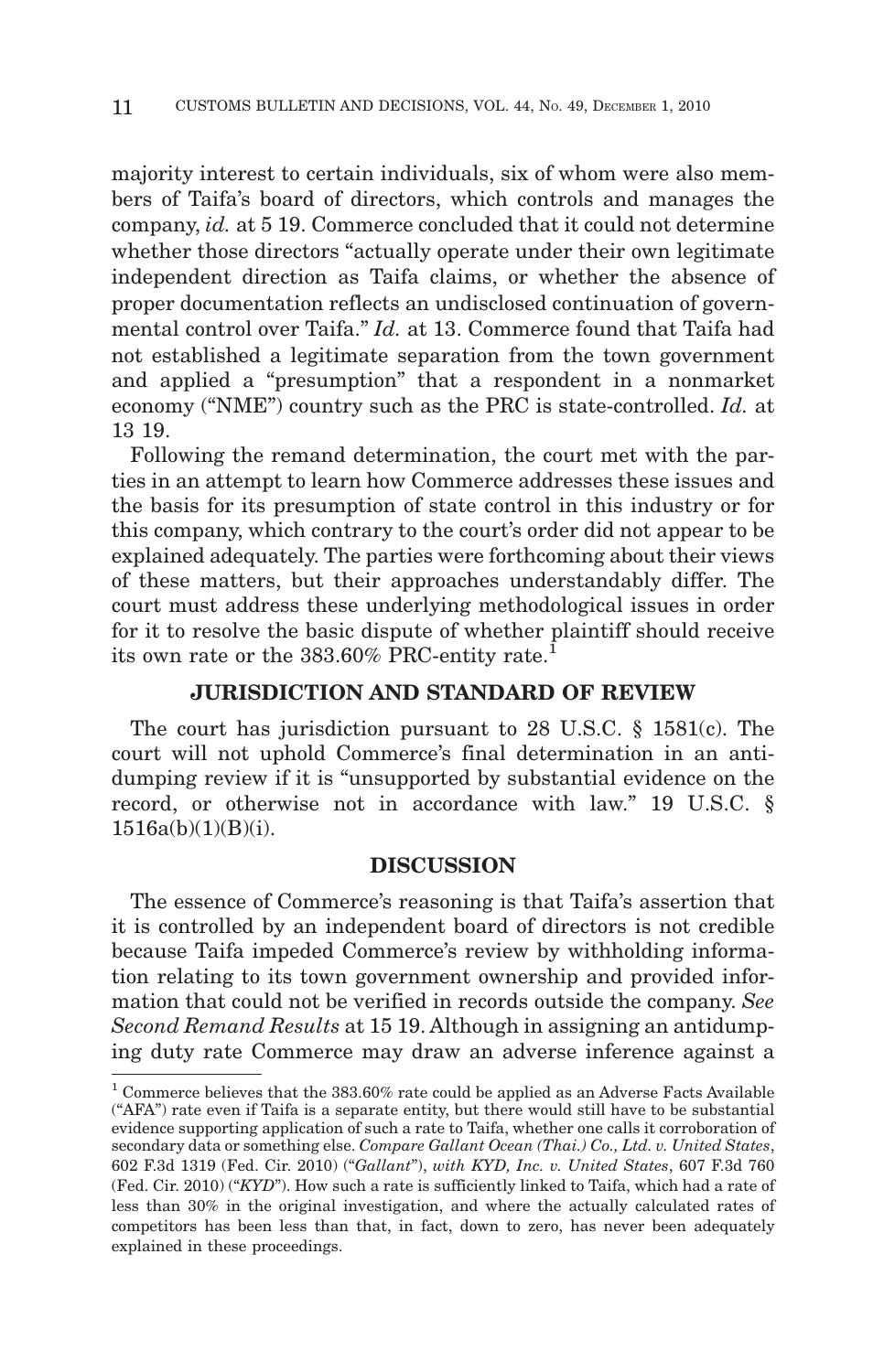respondent that withholds information, significantly impedes a proceeding, or provides information that cannot be verified if Commerce finds that the respondent "failed to cooperate by not acting to the best of its ability to comply with a request for information," 19 U.S.C. § 1677e(b); *see id.* § 1677e(a)(2), such an adverse rate should "be a reasonably accurate estimate of the respondent's actual rate, albeit with some built-in increase intended as a deterrent to noncompliance," not a punitive or unreasonably high rate "with no relationship to the respondent's actual dumping margin," *F.Lli de Cecco di Filippo Fara S. Martino S.p.A. v. United States*, 216 F.3d 1027, 1032 (Fed. Cir. 2000) ("*De Cecco*"). Accordingly, Commerce may not apply the PRC-wide rate if substantial evidence does not support the finding that a government entity exercised nonmarket control over the respondent, and if there is no ultimate link between the respondent and the central PRC government.<sup>2</sup> See Taifa II, 710 F. Supp. 2d at 1356 57; *Taifa I*, 637 F. Supp. 2d at 1240 44; *see also Gerber Food (Yunnan) Co. v. United States*, 387 F. Supp. 2d 1270, 1287 88 (CIT 2005); *Shandong Huarong Gen. Grp. Corp. v. United States*, 27 CIT 1568, 1594 95 (2003).

In order to understand how this case arrived in its current posture and how it may be resolved, it is necessary to explain the development of the case, one hopes, in plain terms. First, what are no longer open issues before the court are 1) that plaintiffs may challenge, without the bar of failure to exhaust claims, its designation as part of China's state-owned enterprise structure, 2) that plaintiff may not challenge the calculation of the dumping rate applied to that structure, the PRC-wide entity rate, having waived that issue, and 3) that if plaintiff is to receive a rate separate from the PRC-wide entity rate, it will still be a rate based on facts available and an adverse inference ("AFA rate"), because of acts committed during Commerce's verification visit to its factory.

What remains at issue are the following: 1) Is plaintiff entitled to a separate AFA rate. 2) If so, is the separate AFA rate calculated by Commerce in its first remand determination supported by substantial evidence. The alternative PRC-wide entity rate plaintiff seeks to avoid is 383.60%. There is little likelihood that in any real world this could be an approximation of an actual rate. It is nearly four times the price of the subject merchandise, i.e., hand trucks and certain parts thereof.

<sup>2</sup> As the court stated in *Taifa I*, "Commerce could not apply the PRC-wide rate to Taifa based on Taifa's failures to report [production] data for wheels or attempts to avoid producing requested documents regarding sales and production at verification alone." 637 F. Supp. 2d at 1241. These are separate matters, although this may influence the weight Commerce gives to Taifa's internal documents.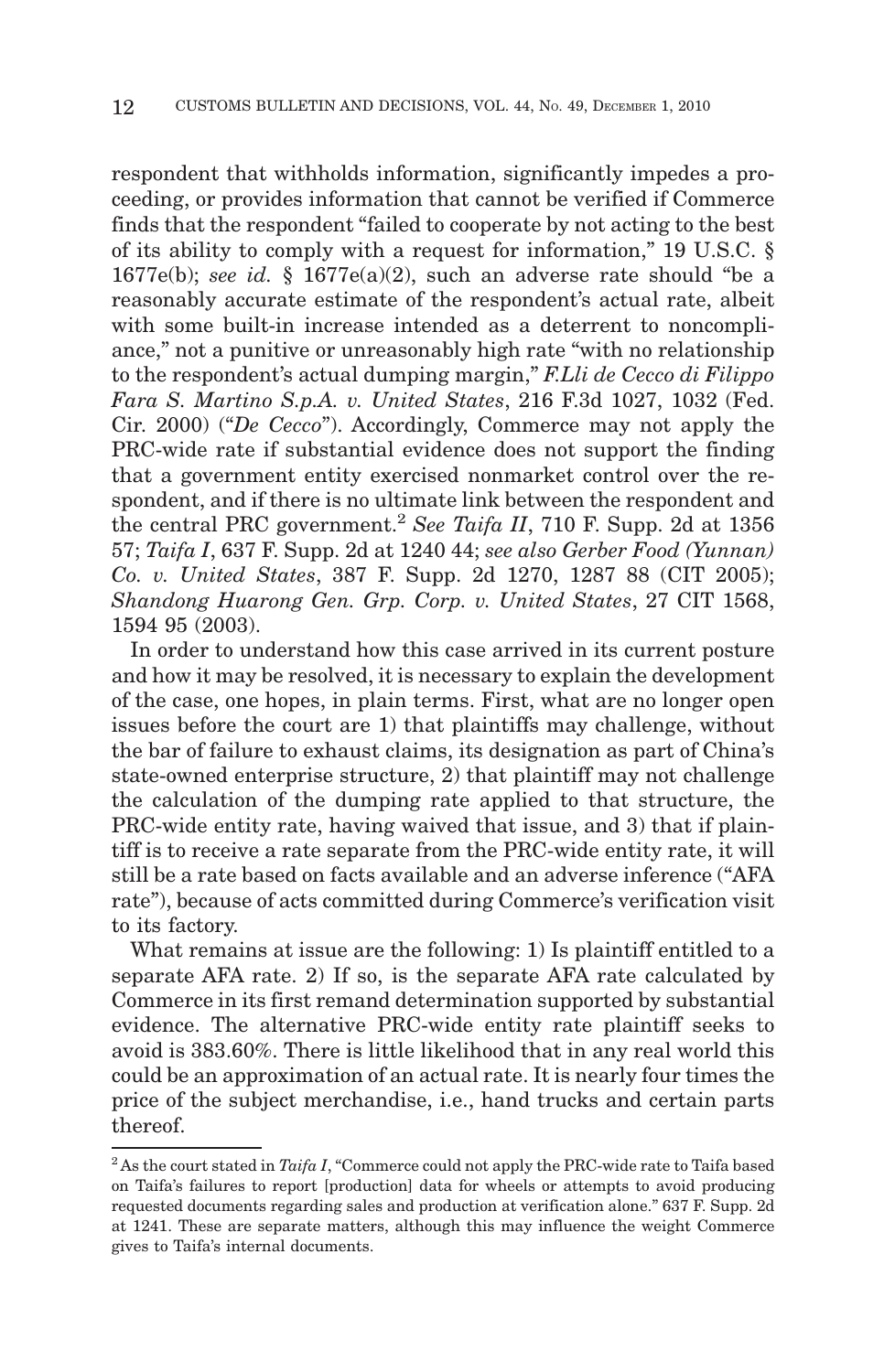As the court understands it, such rates derive from Commerce's decision that the PRC government, as the presumed owner of enterprises in a particular industry, which as a sovereign does not respond to questionnaires and does not cooperate in the investigation, receives a very high AFA rate based on information normally provided by the domestic industry in its petition. Furthermore, any entity which does not establish its status as separate from the PRC government receives this rate.<sup>3</sup>

In the preliminary determination, Commerce found that Taifa was sufficiently separate from PRC government-ownership and control, that it would receive its own rate. *See Taifa I*, 637 F. Supp. 2d at 1235. Events intervened, notably the failed verification of Taifa's sales and production data, and, as described earlier, information also gathered at verification that cast doubt on Taifa's claim that a majority of its shares were registered in the name of independent private individuals or entities. *See id.*

All sides to this dispute emphasize that actual control of business decision-making is the key. Nonetheless, the briefing focused on the share registration issue and the somewhat conflicting views of Commerce, also reflected in the less than clear case law, as to the importance of de jure ownership.<sup>4</sup> As, normally, who owns a company might tell one something about who controls its business decisions, one cannot fault the parties for at least considering the issue of de jure ownership. There is record evidence, however, that this company makes its own decisions, and there is no evidence of outside control of the relevant decisions. To be sure, Taifa has been shown to be less than honest, and Commerce is entitled to treat internal documents about who is running Taifa with skepticism. Skepticism, however, does not mean total disregard.

In any case, the court, in its review of Commerce's initial final determination, failed to *see* the connection between a PRC-wide entity rate and the way Taifa did business, so it directed Commerce to describe the evidence which would get the court from A to B to C on the issue or else give Taifa its own rate, adverse though it would be. Commerce, in its first remand results returned a determination to the

<sup>&</sup>lt;sup>3</sup> Why one presumes that the PRC government owns some companies in this particular industry has not been explored in the case, and the court accepts that for this case that limited presumption is true. *See*, *infra* p. 9 discussion.

<sup>&</sup>lt;sup>4</sup> Although some cases state that the showing of both de jure and de facto independence is required, *Sigma Corp. v. United States*, 117 F.3d 1401, 1405 (Fed. Cir. 1997), the standard is actually more flexible than this stark formulation may indicate, *see Taifa I*, 637 F. Supp. 2d at 1243 (stating that "Commerce previously has applied separate rates, rather than PRC-wide rates, in instances where a government entity has an ownership interest in the respondent but does not exercise de facto control over the respondent's prices or export activities" (citing various agency determinations)).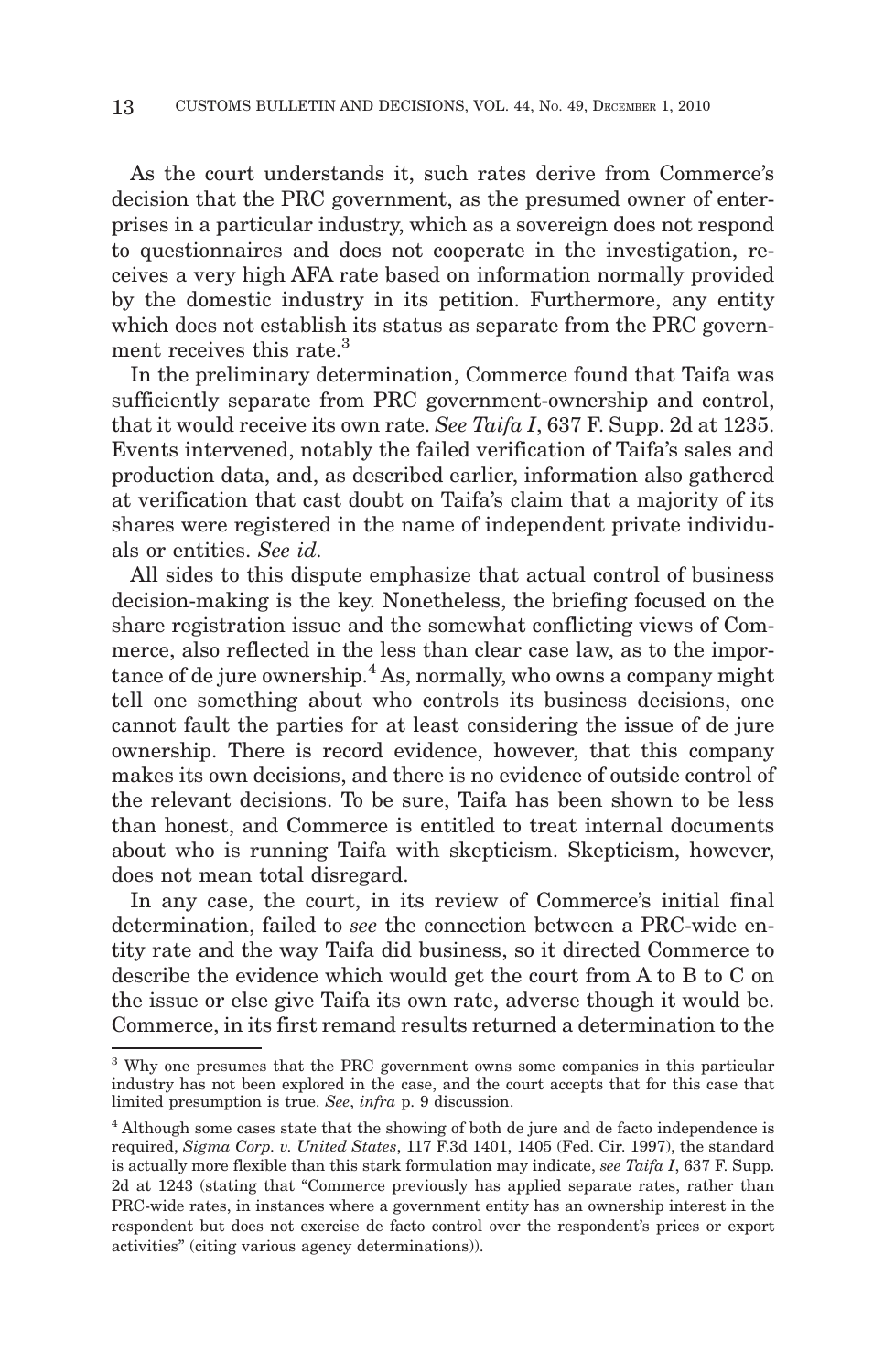court objecting to rejection of its "presumption" of state ownership and the 383.60% rate. In that determination, Commerce stated that it has no choice under the court's decision but to assign Taifa a separate (and different) rate. It decided upon a rate of 227.73%. This rate is from data in the latest review in which Taifa was a mandatory respondent (and where its data was not rejected). It is from a less than fair value margin calculation for a group of sales representing 12% of Taifa's U.S. sales. *First Remand Results* at 3, 21. The court did not reach the issue of the validity of this rate but remanded the matter again because it viewed its decision, not as directing a result, but as requiring Commerce to explain a methodology that would link Taifa to the PRC-wide rate or make clear why it was not linked. *See Taifa II*, 710 F. Supp. 2d at 1357 58.

In its second remand results, Commerce abandoned the 227.73% rate and returned to the 383.60% PRC-wide rate. It explained the methodology essentially as follows:

1) There is a "presumption" that Taifa is state-owned.

2) Taifa may rebut the presumption.

3) Taifa lied. Thus, it is not in a position to rebut the presumption.

4) If Commerce, pursuant to the court's orders, must consider Taifa's information, despite 3 above, Commerce finds there is evidence of equal weight (basically as to ownership) that contradicts evidence favorable to Taifa so that the presumption is not rebutted.

*See Second Remand Results* at 19. The second remand results, however, did more. Commerce finally came to grips with the fact that its "presumption" of state-control was a factual one, subject to change over time and based on Chinese laws and policies in effect in 1993, but apparently no longer in effect. *See Second Remand Results* at 28 31. Thus, Commerce looked at an updated assessment of state-control of Chinese businesses. *Id.* It did not supply the document or even a web citation to it, but the parties seem to know what it is. *See id.*; *Antidumping Duty Investigation of Certain Lined Paper Products from the People's Republic of China ("China") - China's status as a non-market economy ("NME")*, A-570–901 (Aug. 30, 2006) ("*Certain Lined Paper*"), *available at* http://ia.ita.doc.gov/download/prc-nmestatus/prclined-paper-memo-08302006.pdf (last visited Oct. 29, 2010). Therefore the court will address it, even though technically it is not in the record. Whatever data underlie this document, however, are clearly not in the record and Commerce did not cite to any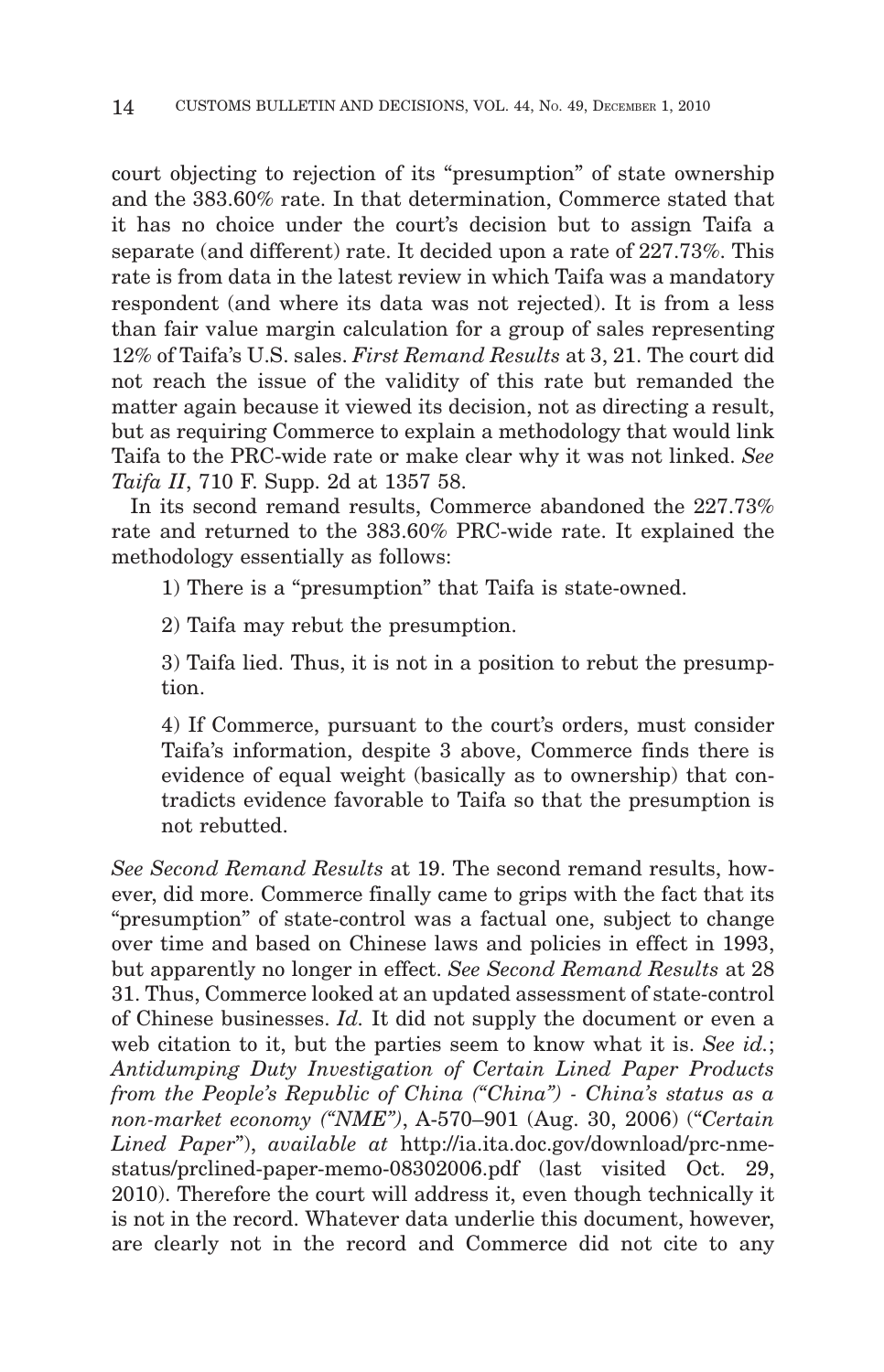particular part of the document as explaining why companies such as Taifa must be presumed to be state-owned or controlled by the state in such a way that a separate rate is not warranted. *See Second Remand Results* at 28 31.

The court, however, has examined the document, particularly the portion relating to the manufacturing sector, beginning at page 36. It describes a movement over time from state-control to private ownership and control, particularly as to smaller businesses, or non-core industries. *Certain Lined Paper* at 36 40. It is unclear to the court what kind of private ownership exists in China, but it does appear from Commerce's document that private ownership exists in this section of the economy, so that businesses keep their profits and even foreign investment is permitted. Commerce seems to recognize this by allowing companies to demonstrate separate status. There is no indication that Taifa has foreign investors, but the court could not find the support Commerce alleges is in this document for a presumption that Taifa is state-owned or controlled to a degree that warrants application of the country-wide rate. That Commerce may make a judicially unreviewable decision that China is overall still a nonmarket economy, $5$  does not seem to answer the question of whether Commerce has supported a presumption that a manufacturing company such as Taifa is likely to be state-owned. Thus, to date there is no link to a rate other than Taifa's own rate.

If this were a case between the government and Taifa alone, the court would say "enough." After two remands and a failure to provide the information sought by the court to support Commerce's determination, the court might leave the government to litigate this when, presumably in another case, it is ready to support its view. In which case, the court would order that Taifa receive a separate rate, especially in view of Commerce's choice not to take the opportunity to reopen the record. There is no requirement in the statute that a PRC-wide rate be imposed when other adverse rates are available or may be constructed. This case, however, involves other parties, the domestic competitors. They remain entitled to a well-explained decision, as much as Taifa does.

So, we continue. While not a model of clarity, the second remand determination finding that the evidence of town ownership is at least in equipoise is supported. *See Second Remand Results* at 8 15. Share documents, which would indicate that a majority of stock is privately held, are not properly registered. *Id.* Certain stamps on "chops" are missing from other documents which might establish separation from town ownership. *Id.* at 9. Documents in Chinese government records

<sup>5</sup> *See* 19 U.S.C. § 1677 (18)(D).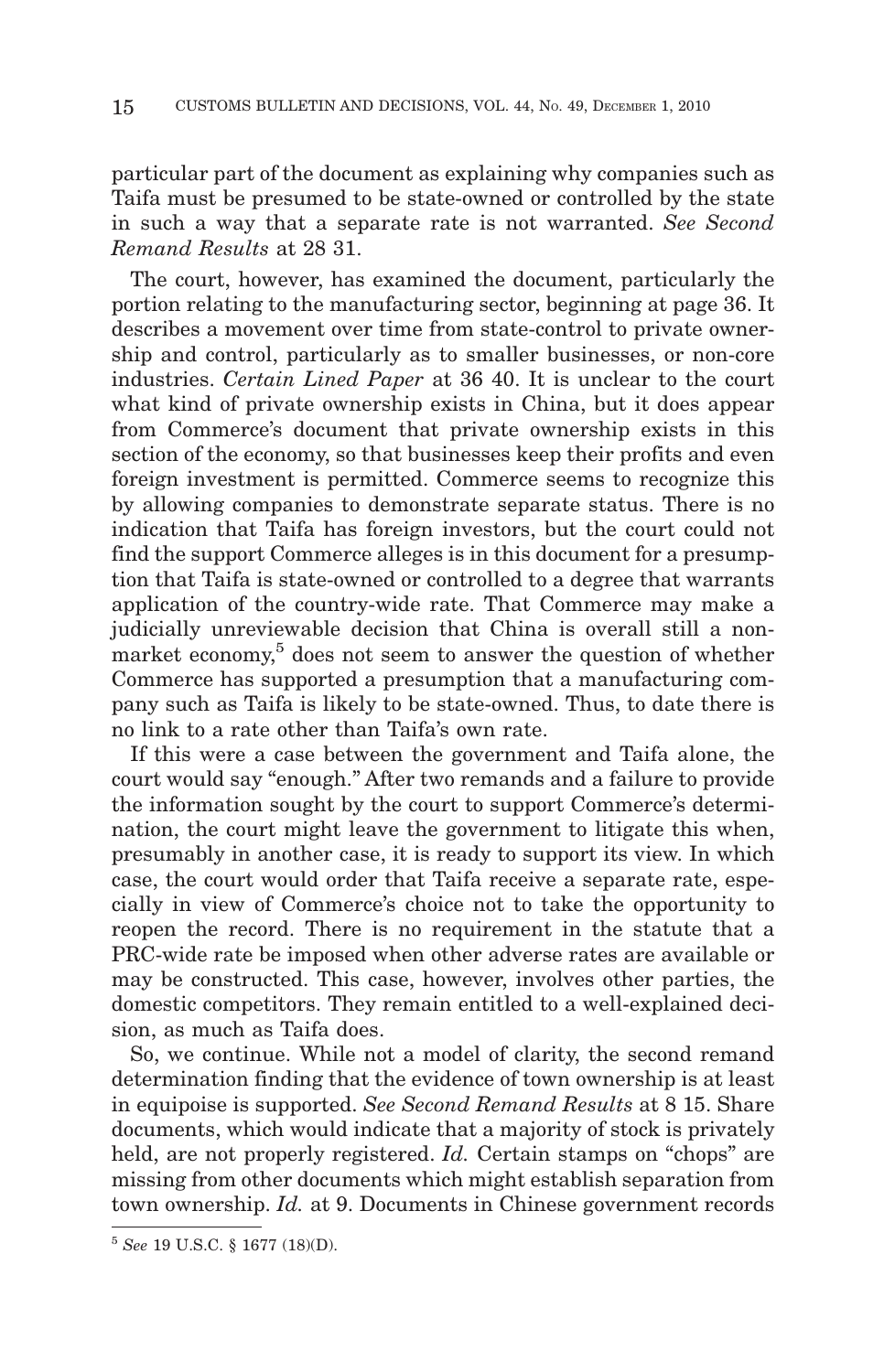did not match Taifa claims. *Id.* at 10. Thus, a finding of de jure town-ownership may stand.

Despite this, Commerce could find that an independent board of directors made Taifa's business decisions without contamination by government resource allocation or other non-market controls. However, some explanation of how and by whom the decision-making of town-owned manufacturing businesses generally is controlled in China is missing from the second remand results.

Thus, this matter must be remanded to Commerce. If Commerce cannot explain why substantial record evidence supports a finding of central government control that justifies imposition of the PRC-wide entity rate, Taifa must get the rate its own lack of verifiable production evidence warrants, without resort to an unconnected countrywide rate. Commerce is permitted to reopen the record on the issue of the link to the country-wide rate. The mere conclusions in the August 30, 2006, Memorandum, however, do not support a link to a PRC-wide rate, as explained.

Finally to avoid yet another remand, the court will review the selection of 227.73%, the separate rate from the first remand results, and the only separate rate Commerce has selected, to the extent it is able to do so on this record. Based on the results of the investigation and reviews cited by the parties, the court doubts that this AFA rate reflects reality. The issue is, is the AFA rate so far from what has been demonstrated by actual rates, that it must be rejected as in *Gallant*, or is it an adequately supported rate as in *KYD*. First of all, this is not an actual rate. It is not derived from an overall rate calculated for anyone by anyone. Unlike a petition rate, which although it is not from respondent's own data, is an overall rate, this rate is for a portion of Taifa's sales. Commerce sometimes uses a portion of sales to corroborate an overall rate based on facts available. <sup>67</sup> It does not appear to have done that here.

 $6$  Under 19 U.S.C. § 1677e(c), Commerce must "to the extent practicable" corroborate secondary information, i.e., information not "obtained in the course of an investigation or review." 19 U.S.C. § 1677e(c).

 $7$  The court has a problem with Commerce's apparent view of corroboration. This requirement was added to the antidumping law pursuant to international commitments to keep AFA rates grounded in reality and also to respond to criticisms of prior "Best Information Available" methodology. H.R. Rep. No. 103–826, at 105 (1994); Uruguay Round Table Agreements Act, Statement of Administrative Action, H.R. Doc. No. 103–316 at 869 (1994). Narrowing the concept of secondary information, as the court in *KYD*, as least in *dicta*, seemed to do, and simultaneously broadening the concept of corroboration (down to .50% of sales, *see PAM S.p.A. v. United States*, 582 F.3d 1336, 1340 (Fed. Cir. 2009)), would not seem to aid the control of punitive margins the statute intended. One must remember that under the particular facts of *Ta Chen Stainless Steel Pipe, Inc. v. United States*, 298 F.3d 1330 (Fed. Cir. 2002) and *PAM*, the rates that were corroborated by a very small portion of actual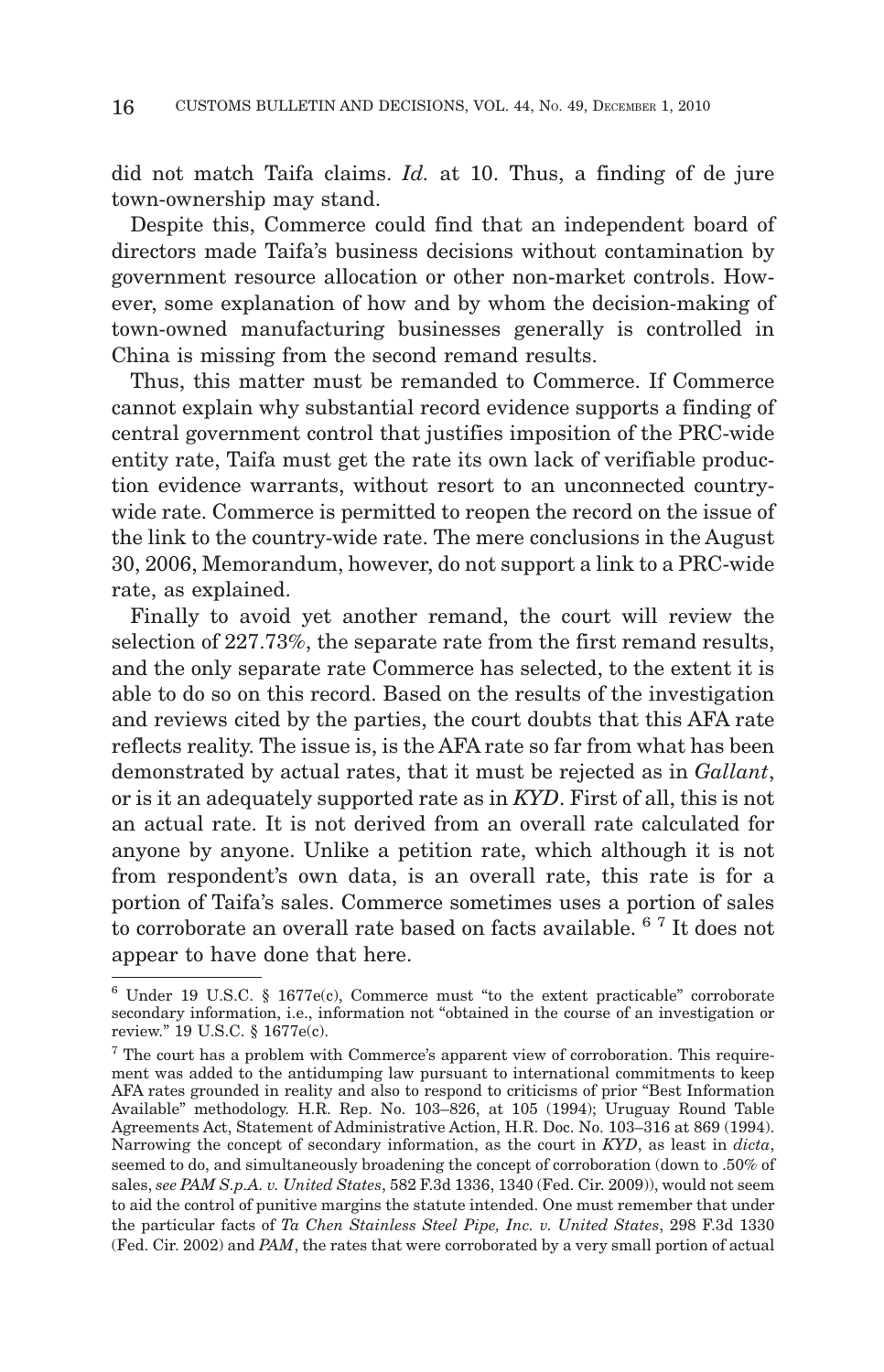The court does find support for Commerce's rejection of Taifa's 26.49% rate from the original investigation. *See First Remand Results* at 2 3. After receiving such a rate, Taifa failed to cooperate fully in a subsequent review. Commerce does not err by rejecting this rate. Thus, Commerce should calculate a supported rate, particularly one somehow grounded in the realities of this industry. Commerce is not necessarily confined to the rates of the investigation (up to 47%), but the rate must somehow be grounded in reality to avoid imposition of a punitive rate. *See De Cecco*, 216 F.3d at 1032.

The court does not presume to know how Chinese businesses in general, or Taifa in particular, operate. And the court appreciates that Commerce is sometimes stymied in trying to find answers to these questions. The court, however, can only review the record before it. The court does appreciate the assistance of the parties in explaining the applicable methodologies, but in the final analysis, there must be substantial evidence supporting a decision. A presumption based on nothing is not evidence; thin air is not evidence supporting a dumping margin, particularly one of almost 400%.

REMANDED.

Dated: This 12th day of November, 2010.<br>
New York, New York.<br> *S/ Journal* New York, New York.

*/s/ Jane A. Restani* JANE A. RESTANI *Judge*

Slip Op. 10–127

ASAHI SEIKO CO., LTD., Plaintiff, v. UNITED STATES, Defendant, and THE TIMKEN COMPANY, Defendant-Intervenor.

> Before: Timothy C. Stanceu, Judge Court No. 08–00363

[Denying plaintiff 's motion for judgment upon the agency record]

Dated: November 12, 2010

*Riggle and Craven* (*David A. Riggle*, *Lei Wang,* and *Shitao Zhu*) for plaintiff. *Tony West*, Assistant Attorney General, *Jeanne E. Davidson*, Director, *Patricia M. McCarthy*, Assistant Director, Commercial Litigation Branch, Civil Division, United States Department of Justice (*L. Misha Preheim*); *Deborah R. King*, Office of the Chief Counsel for Import Administration, United States Department of Commerce, of counsel, for defendant.

sales were 30.95% and 45.49% respectively. *Ta Chen*, 298 F.3d at 1339; *PAM*, 582 F.3d at 1340. When rates are in multiples of 100%, one might assume that a bit more corroboration or record support is warranted.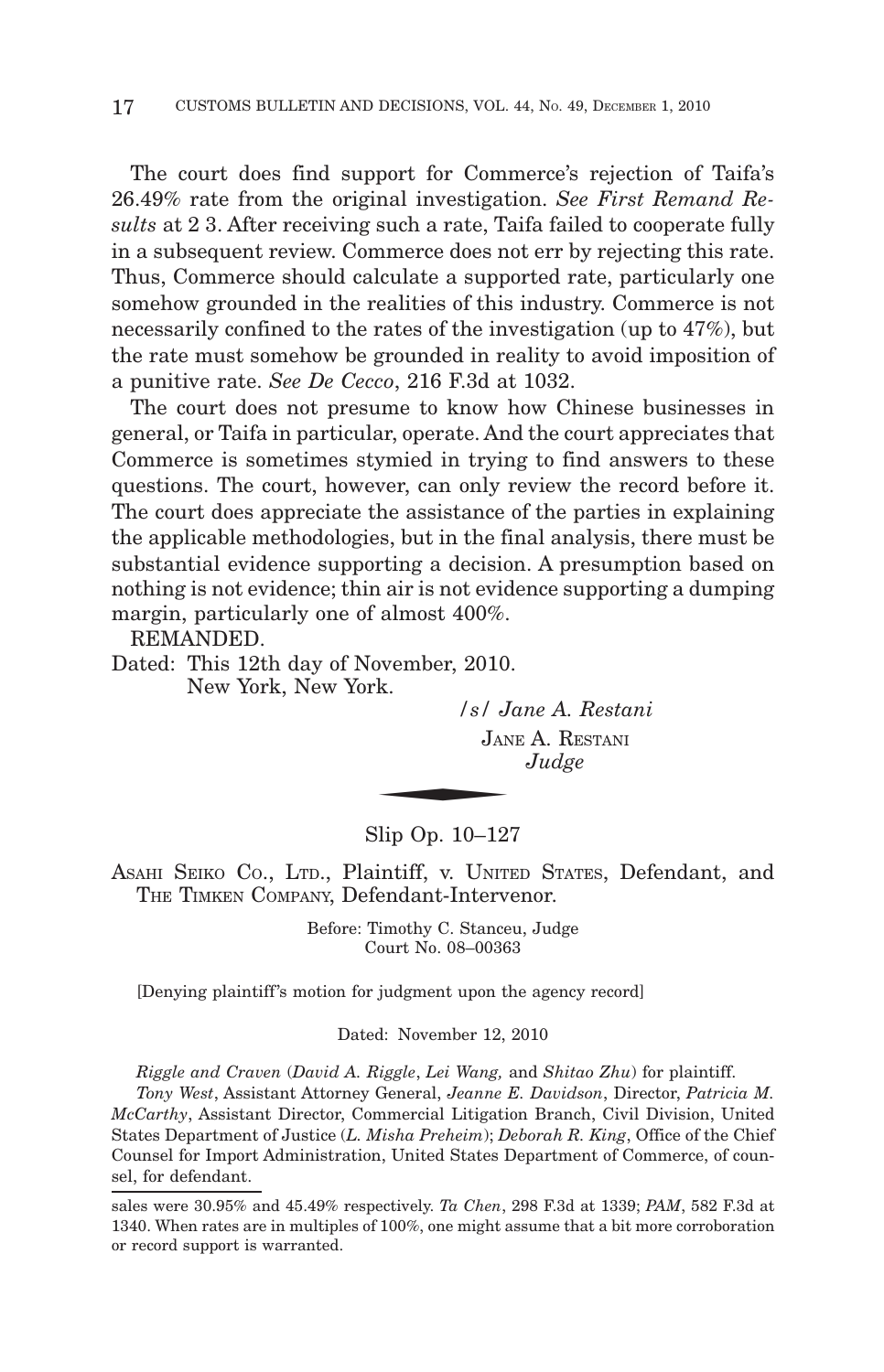*Stewart and Stewart* (*Geert M. De Prest*, *Terence P. Stewart*, *William A. Fennell*, and *Lane S. Hurewitz*) for defendant-intervenor.

# *OPINION*

#### **Stanceu, Judge:**

#### *I. Introduction*

Plaintiff Asahi Seiko Co., Ltd. ("Asahi") contests a final determination ("Final Results") of the International Trade Administration, U.S. Department of Commerce ("Commerce" or the "Department"), in the eighteenth administrative reviews of antidumping duty orders on ball bearings and parts thereof (the "subject merchandise") from France, Germany, Italy, Japan, and the United Kingdom. Compl. ¶ 1; *see Ball Bearings & Parts Thereof From France, Germany, Italy, Japan, & the United Kingdom: Final Results of Antidumping Duty Admin. Reviews & Rescission of Reviews in Part*, 73 Fed. Reg. 52,823 (Sept. 11, 2008) ("*Final Results*"). Asahi, a Japanese manufacturer and exporter of the subject merchandise, requested review of its sales and then withdrew its request for review after Commerce did not select it as a mandatory respondent. *Letter from Asahi to the Sec'y of Commerce* 1–2 (Sept. 26, 2007) (Admin. R. Doc. No. 13342) ("*Asahi's Withdrawal Request*"). Asahi now challenges the Department's selection of mandatory respondents, and in particular the decision not to select Asahi, which was not assigned a margin in the Final Results. Compl.  $\mathbb{I}$  1 26–29. Before the court is plaintiff's motion, made under USCIT Rule 56.2, for judgment upon the agency record. Mot. for J. on the Agency R. Submitted by Pl. Asahi Seiko Co., Ltd., Pursuant to Rule 56.2 of the Rules of the U.S. Court of International Trade ("Pl.'s Mot."). Defendant filed a brief opposing this motion, which defendantintervenor supports. Def.'s Opp'n to Pl.'s Mot. for J. upon the Agency R.; Tr. 47 (Sept. 22, 2010).

Asahi contends that Commerce's unlawful selection of only three mandatory respondents deprived it of an individual margin and of the opportunity to develop a record of three consecutive zero or *de minimis* margins that would enable it to request revocation from the antidumping duty order on ball bearings and parts from Japan. Mem. in Supp. of the Mot. for J. on the Agency R. Submitted by Pl. Asahi Seiko Co., Ltd., Pursuant to Rule 56.2 of the Rules of the U.S. Court of International Trade ("Pl.'s Mem.") 12–16. Asahi argues that Commerce's refusal to determine Asahi's individual margin unfairly forced it to withdraw from the review to avoid the "all others" rate for non-selected respondents, which Asahi claims to have been far in excess of the average of the individual margins it obtained in past reviews. Pl.'s Mem. 20–21. Asahi also argues that its continued par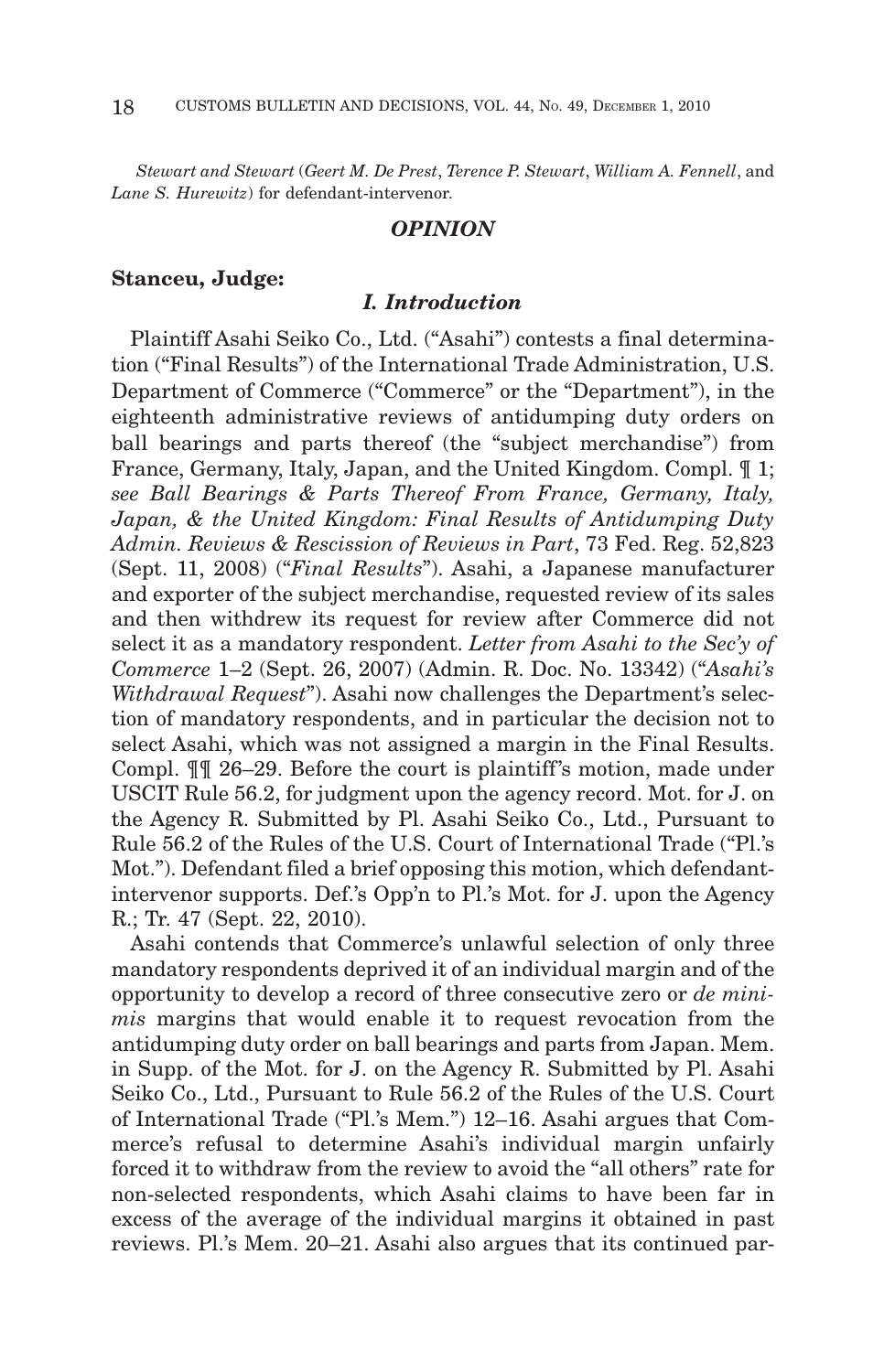ticipation in the review would have been futile because there was no possibility that Commerce would have conducted an individual examination of Asahi. *Id*. at 18–20.

The court concludes that Asahi, having failed to exhaust its administrative remedies, is not entitled to relief on its claim. Although Commerce acted unlawfully in selecting only three mandatory respondents, Asahi's withdrawal of its request for review of its sales, in the absence of a request from any other party that Commerce review Asahi, resulted in the rescission of the review as to Asahi. The court also concludes, contrary to Asahi's futility argument, that it would not have been futile for Asahi to seek voluntary respondent status.

# *II. Background*

On May 1, 2007, Commerce announced the opportunity for parties to request reviews of the antidumping duty orders on ball bearings and parts thereof, including review of the order pertaining to Japan, for the period of May 1, 2006 through April 30, 2007 ("period of review," or "POR"). *Antidumping or Countervailing Duty Order, Finding, or Suspended Investigation; Opportunity to Request Admin. Review*, 72 Fed. Reg. 23,796, 23,797 (May 1, 2007). On May 30, 2007, Asahi requested that Commerce review Asahi's sales pertaining to the period of review. *Letter from Asahi to the Sec'y of Commerce* 1–2 (May 30, 2007) (Admin. R. Doc. No. 13072). No party other than Asahi requested a review of Asahi's sales. *Ball Bearings & Parts Thereof from France, Germany, Italy, Japan, & the United Kingdom: Notice of Partial Rescission of Antidumping Duty Admin. Reviews*, 72 Fed. Reg. 64,577, 64,578 (Nov. 16, 2007) ("*Rescission Notice*") (listing Asahi as a "self-requestor"). On June 29, 2007, Commerce published a notice ("Initiation Notice") commencing the eighteenth periodic reviews of the antidumping duty orders. *Initiation of Antidumping & Countervailing Duty Admin. Reviews, Request for Revocation in Part & Deferral of Admin. Review*, 72 Fed. Reg. 35,690, 35,692 (June 29, 2007).

After collecting information on the quantity and value of sales to the United States from the exporters and producers listed in the Initiation Notice, Commerce issued, on August 14, 2007, a memorandum ("Respondent Selection Memorandum") announcing that, due to resource constraints, it had selected for individual examination only three respondents (*i.e.*, "mandatory respondents"), which were JTEKT Corporation ("JTEKT"), NSK Ltd. ("NSK"), and NTN Corporation ("NTN"), based on its finding that these three respondents were responsible for the largest volumes of exports during the POR. *Mem. from Senior Import Trade Compliance Analyst, AD/CVD Operations Office 5, to Office Dir., AD/CVD Enforcement Office 5*, at 3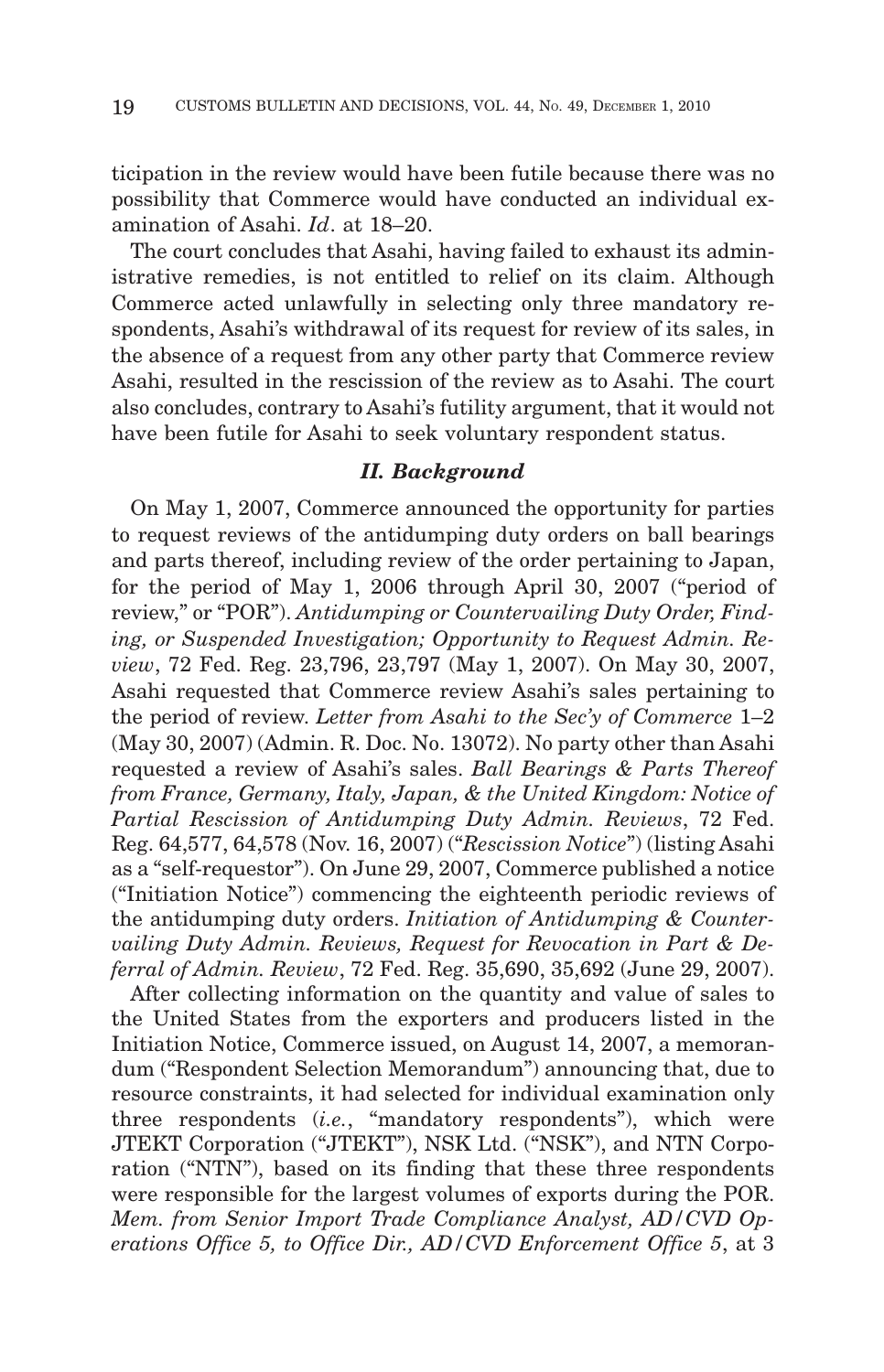(Aug. 14, 2007) (Admin. R. Doc. No. 13261) ("*Resp't Selection Mem.*"). Commerce also stated in the Respondent Selection Memorandum that it would consider examining a voluntary respondent if a mandatory respondent did not cooperate or withdrew its request for review and that it would consider a request to examine a voluntary respondent if and when it received such a request. *Id*. at 5.

On September 12, 2007, Asahi requested that Commerce extend "the period for withdrawing requests for review for a period of no less than two (2) weeks after the date of initial responses by the mandatory respondents or the release of the Final Results of the 17th POR, whichever is later." *Letter from Asahi to the Sec'y of Commerce* 1 (Sept. 12, 2007) (Admin. R. Doc. No. 13319) ("*Asahi Extension Request*"). According to this letter, "the due date for initial responses by the mandatory respondents in this review is currently September 20, 2007" and "the normal time limit for withdrawal" would require Asahi to withdraw by September 27, 2007. *Id.* at 1–2. Asahi gave as its reason that the requested extension is "necessary for nonmandatory respondents, such as Asahi, in order to permit them to review the initial responses in the 18th POR and the final results in the 17th POR in order to make an assessment of what action is necessary." *Id.* at 2. Asahi further stated that granting its extension request "would not result in any impediment or burden on the Department since the non-mandatory respondents will not be submitting any information and thus the Department will not be performing any analysis in this regard." *Id.* at 2. After Commerce rejected its extension request, Asahi, on September 26, 2007, filed a request to withdraw its previous (May 30, 2007) request for review. *Asahi's Withdrawal Request* 1; *Letter from Office Dir., AD/CVD Enforcement Office 5 to Asahi* (Admin. R. Doc. No. 13343). The next day, one of the three mandatory respondents, NSK, also withdrew its request for review. *Letter from NSK to the Sec'y of Commerce* 1 (Sept. 27, 2007) (Admin. R. Doc. No. 13346). On November 16, 2007, Commerce rescinded the review as to Asahi. *Rescission Notice*, 72 Fed. Reg. at 64,578. The Final Results did not assign a rate to Asahi. *See Final Results*, 73 Fed. Reg. at 52,825.

On October 9, 2008, plaintiff filed its summons and, on November 7, 2008, its complaint. Summons; Compl. On December 22, 2008, defendant moved to dismiss plaintiff's complaint under USCIT Rules  $12(b)(1)$  and  $12(b)(5)$ . Def.'s Mot. to Dismiss & Mot. to Stay Case Pending Resolution of Mot. to Dismiss 1. The court granted defendant's motion and dismissed counts one, two, and four of plaintiff's complaint. *Asahi Seiko Co. v. United States*, 33 CIT \_\_, \_\_, Slip Op. 09–131, at 4–5 (Nov. 16, 2009); Compl. ¶¶ 14–36. The court concluded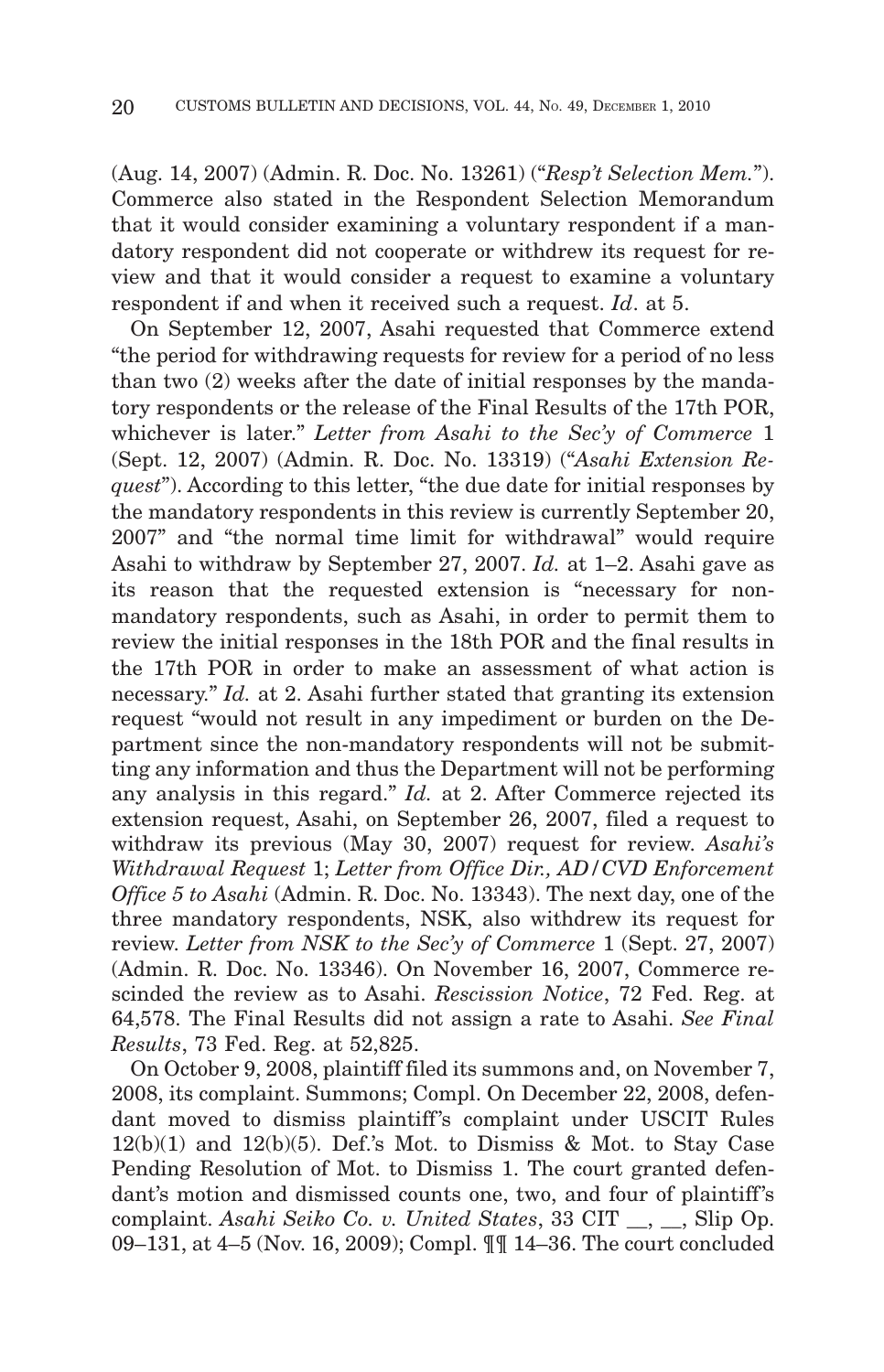that Asahi lacked standing for the claims in those counts, which challenged the 10.00% rate Commerce assigned to respondents not selected for individual examination, because Commerce did not subject Asahi to that rate (or any other rate) in the Final Results. *Asahi*, 33 CIT at \_\_, Slip Op. 09–131, at 4–5; Compl. ¶¶ 14–36. The court denied defendant's motion to dismiss count three, *Asahi*, 33 CIT at \_\_, Slip Op. 09–131, at 5–8, concluding that the court had jurisdiction over plaintiff's claim that Commerce's "[f]ailure to review Asahi's data to calculate a specific rate deprived Asahi of the opportunity to ever be revoked from the antidumping case," Compl. ¶ 27. On March 3, 2010, plaintiff filed its USCIT Rule 56.2 motion for judgment upon the agency record. Pl.'s Mot.

#### *III. Discussion*

The court exercises jurisdiction under Section 201 of the Customs Courts Act of 1980, 28 U.S.C. § 1581(c). 28 U.S.C. § 1581(c) (2006). Under the applicable standard of review, the court must hold unlawful any determination, finding, or conclusion found to be unsupported by substantial evidence on the record or otherwise not in accordance with law. *See* Tariff Act of 1930, § 516A(b)(1)(B)(i), 19 U.S.C. § 1516a(b)(1)(B)(i).

# *A. Construction of Plaintiff's Claim and Request for Relief*

The court construes Asahi's claim to be that Commerce conducted an unlawful respondent selection process that unfairly excluded Asahi from the administrative review, depriving Asahi of an individual margin and the opportunity to be revoked in the future from the antidumping duty order. *See* Compl. ¶ 27; Pl.'s Mem. 12–16. In support of its claim, Asahi argues that Commerce violated the antidumping statute when it limited the respondents for which it would determine an individual margin, Pl.'s Mem. 8–10, arbitrarily and capriciously chose "to select only the exporters with the largest volume of shipments, ignoring all other conditions regarding exporters, such as Asahi, which were not similarly situated," *id.* at 7, and "failed to consider any of Asahi's points in its respondent selection comments," *id.* at 10.

As relief on its claim, Asahi requests that the court "remand this action to the Commerce Department to reconsider an appropriate method under law by which a non-mandatory respondent may be revoked from a finding absent a review, using the company's own data." Pl.'s Mot. 2, Proposed Order 1.<sup>1</sup> The precise nature of the

 $<sup>1</sup>$  Plaintiff's proposed order states the requested relief differently, providing "that the case</sup> be remanded to the U.S. Department of Commerce so that it can report to the Court the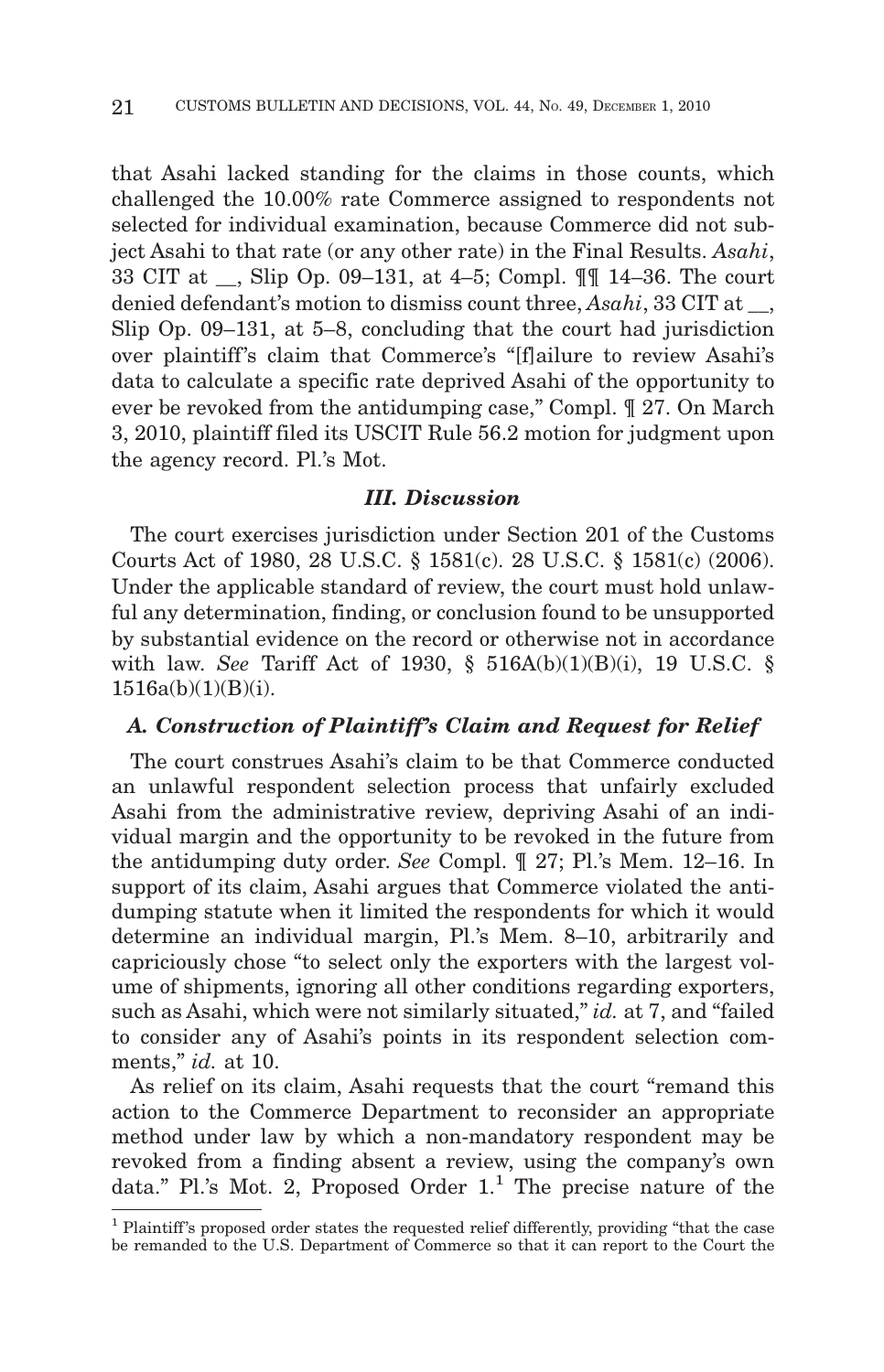remedy Asahi seeks is not clear, but the court can envision no possible remedy that it could order in conformance with Asahi's request for relief. In alluding to a non-mandatory respondent's being "revoked from a finding absent a review, using the company's own data," Asahi appears to be referring to the opportunity for a respondent to obtain revocation from a finding of sales at less than fair value, and hence from an antidumping duty order, based on three consecutive zero or *de minimis* margins. *See* 19 C.F.R. § 351.222(b)(2)(i) (2010) ("In determining whether to revoke an antidumping duty order in part, the Secretary will consider . . . [w]hether one or more exporters or producers covered by the order have sold the merchandise at not less than normal value for a period of at least three consecutive years."). Asahi apparently believes it is entitled to some "appropriate method under law" according to which it could be assigned a zero or de minimis margin in the eighteenth review that would further the revocation of the order as to Asahi but would occur without an examination of Ashai's own sales. The court is unaware that any such "method under law" exists, and plaintiff fails to identify one. Commerce's regulations, the lawfulness of which plaintiff does not challenge, require for revocation that Commerce have conducted a review of sales of the exporter or producer pertaining to at least the first and third years of the three-year period. *See* 19 C.F.R. § 351.222(b)(2)(i)(A) (requiring that the exporter or producer have *sold the merchandise* at not less than normal value for a three-year period); *id.* § 351.222(d) (precluding revocation under the provision unless the Secretary has conducted a review of the first and third years of the three-year period). Although the statute is silent on the method Commerce must use in determining a rate to be applied to non-reviewed respondents, *see* 19 U.S.C. § 1677f-1(c), any rate that could result from a remand in this case could satisfy Asahi's objective of obtaining revocation from the order only if it were based on a review by Commerce of Asahi's sales.

If plaintiff's challenge to the respondent selection process were presumed to have merit, the only meaningful remedy would be a remand under which the Department would be ordered to reopen the record and conduct an individual examination of Asahi's sales that were subject to the eighteenth review and to assign Asahi an individual dumping margin. Plaintiff has not sought that remedy, even though it states that it anticipated receiving a rate of zero or a *de minimis* rate in the eighteenth review. Pl.'s Mem. 15. Even though

method under law by which a [non-mandatory] respondent may be revoked from a finding absent a review using the company's own data." Mot. for J. on the Agency R. Submitted by Pl. Asahi Seiko Co., Ltd., Pursuant to Rule 56.2 of the Rules of the U.S. Court of International Trade, Proposed Order 1.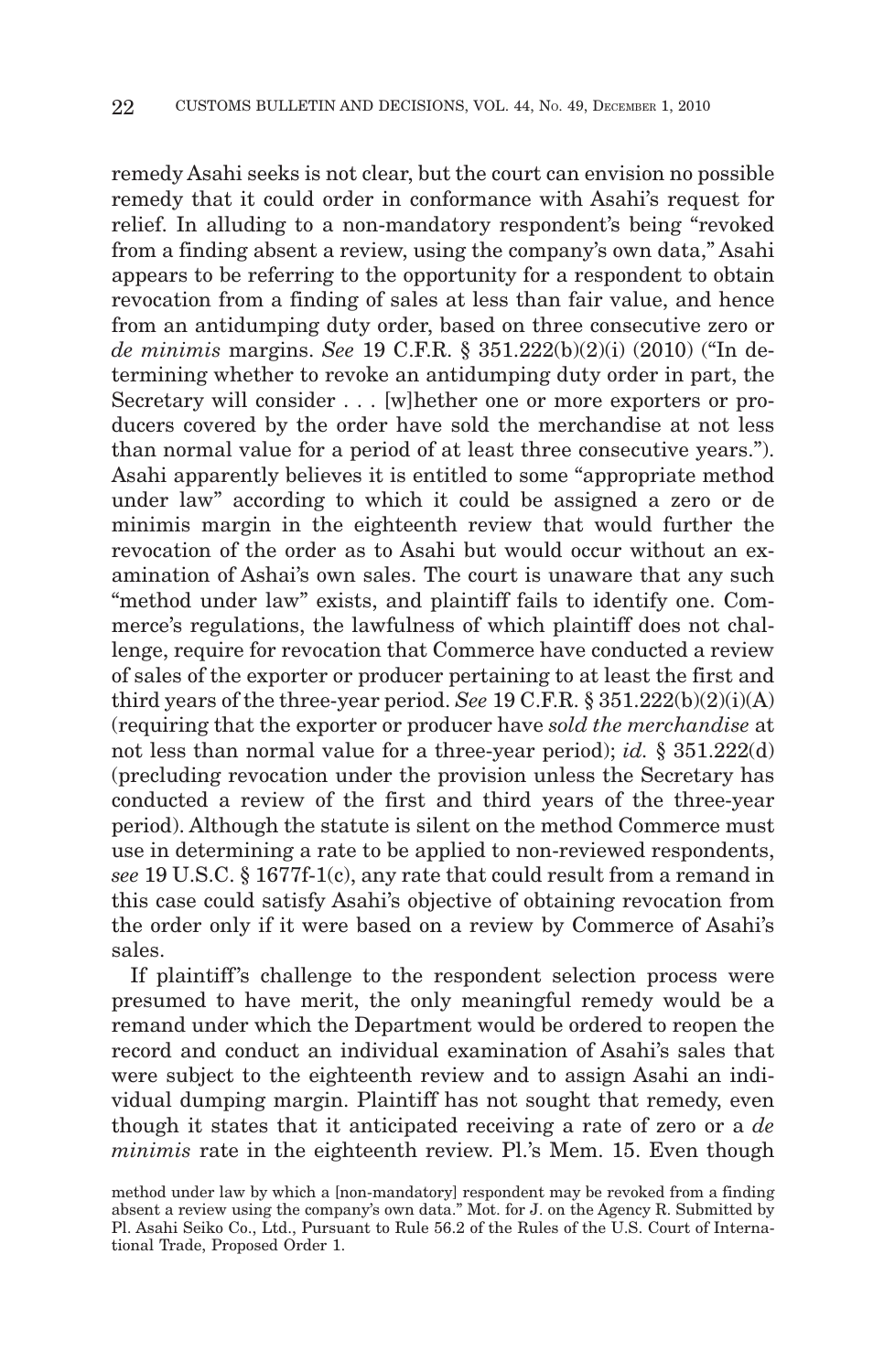Asahi does not seek the remedy of an individual examination of its eighteenth-review sales, the court nonetheless reaches the merits of plaintiff's claim, based on the principle that a plaintiff's requesting the wrong remedy does not necessarily preclude a grant of relief in some form, should the court conclude that the claim is meritorious. *See Ad Hoc Shrimp Trade Action Comm. v. United States*, 515 F.3d 1372, 1382 (Fed. Cir. 2008).

# *B. The Department's Decision Selecting Mandatory Respondents Was Contrary to Law*

Upon considering the merits of plaintiff's claim, the court concludes, first, that plaintiff correctly characterizes as unlawful Commerce's decision to select only JTEKT, NSK, and NTN as the mandatory respondents. The statute imposes as a general requirement that Commerce determine an individual margin for each "known exporter and producer" subject to a review conducted under 19 U.S.C. § 1675(a). 19 U.S.C. § 1677f-1(c)(1). If, however, Commerce determines that "it is not practicable to make individual weighted average dumping margin determinations . . . because of the *large number* of exporters or producers" subject to review, then Commerce may determine the weighted average dumping margins for "a reasonable number of exporters or producers." 19 U.S.C. § 1677f-1(c)(2) (emphasis added).

In this case, Commerce based its decision to limit the number of mandatory respondents on its workload considerations, as affected by its other proceedings. *Resp't Selection Mem.* 3 ("In selecting respondents for review, the Department carefully considers its resources, including its current and anticipated workload, and deadlines coinciding with the segment of the proceeding in question."). Commerce decided that its own resources allowed it to examine individually only three mandatory respondents from a total of twelve subject to review. Id. ("This office is conducting numerous concurrent antidumping proceedings which place a constraint on the number of analysts that can be assigned to this case.... Based upon our analysis of the workload required of this administrative review, we have determined that we can examine a maximum of three exporters/producers of ball bearings from Japan.") (footnote omitted).

From the discussion in the Respondent Selection Memorandum, the court concludes that Commerce, in exercising its authority under §  $1677f-1(c)(2)$ , implicitly construed the statutory term "large number" to mean any number greater than three. This was not a reasonable construction of the statute. *See Zhejiang Native Produce & Animal By-Products Import & Export Corp. v. United States,* 33 CIT \_\_, \_\_,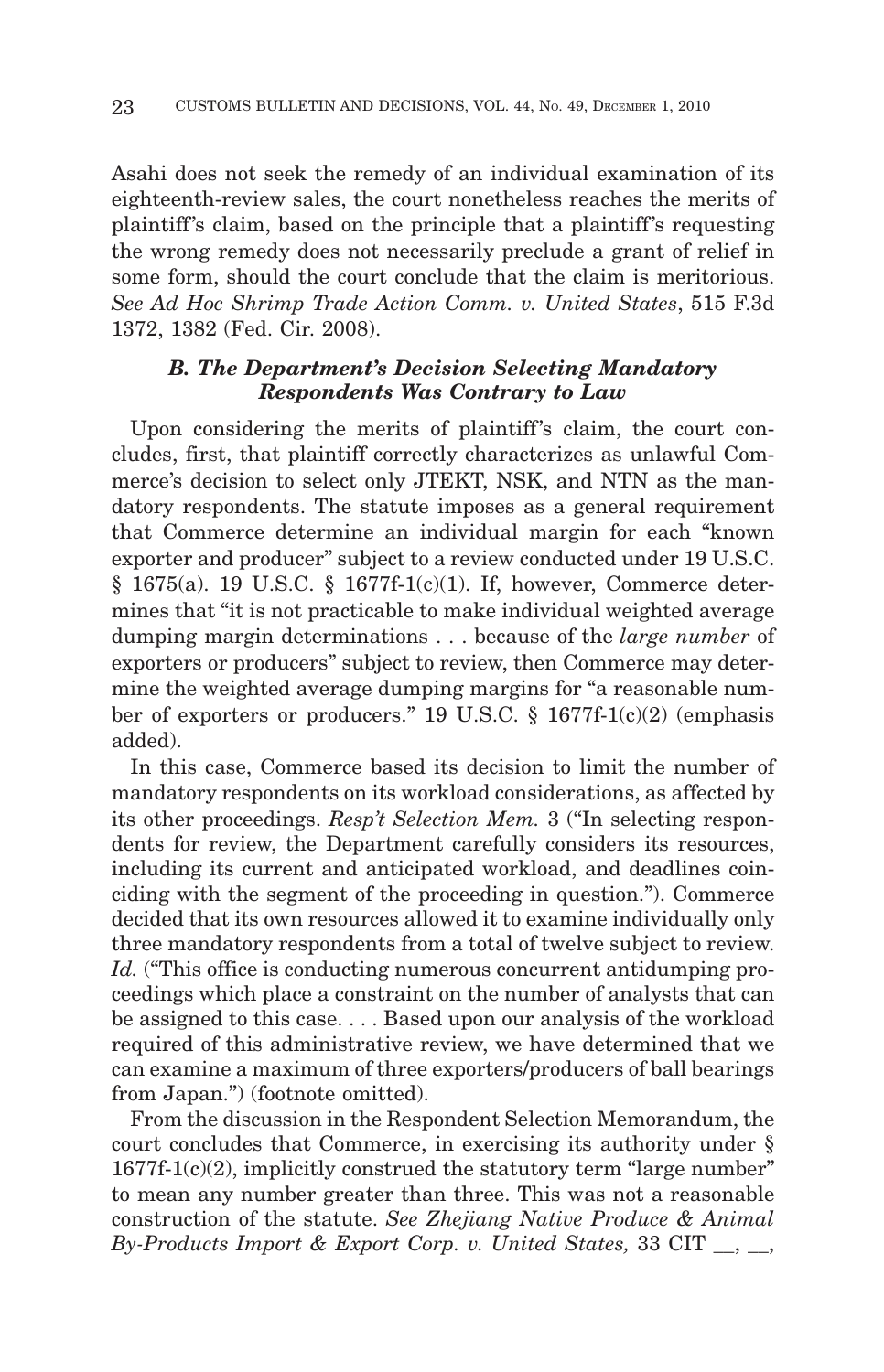637 F. Supp. 2d 1260, 1264–65 (2009); *Carpenter Tech. Corp. v. United States*, 33 CIT, \_\_, \_\_, 662 F. Supp. 2d 1337, 1342–46 (2009) (rejecting a similar implicit construction of the statute under the first step of the analysis required by *Chevron, U.S.A., Inc. v. Natural Resources Defense Council, Inc.*, 467 U.S. 837, 843–44 (1984)). As the Court of International Trade held in *Zhejiang*, "[t]he statute focuses solely on the practicability of determining individual dumping margins based on the large number of exporters or producers involved in the review at hand," and "Commerce cannot rewrite the statute based on its staffing issues." *Zhejiang*, 33 CIT at \_\_\_, 637 F. Supp. 2d at 1263–64. In this case as well, the court concludes that Commerce exceeded its statutory authority in severely limiting the number of respondents for individual examination based on its own general resource constraints. However, it does not follow from this conclusion that Asahi can obtain relief on its claim. Congress has directed that the court require the exhaustion of administrative remedies "where appropriate." 28 U.S.C. § 2637(d). Because Asahi withdrew its request for review and because the review was rescinded as to Asahi, this case presents the question of whether Asahi has exhausted its administrative remedies. It also presents the question of whether Asahi, if held to have failed to exhaust, still should be granted relief on its claim according to an exception to the exhaustion requirement.

## *C. Asahi Failed to Exhaust its Administrative Remedies*

Asahi argues that it exhausted its administrative remedies. Pl.'s Mem. 17; Reply of Pl. Asahi Seiko Co., Ltd. ("Pl.'s Reply") 2–4. Asahi argues that it presented its respondent selection arguments to the Department administratively, in response to the Department's solicitation of comments on the issue as well as in a case brief and in oral argument at an administrative hearing. Pl.'s Reply 2. Indeed, the record shows that during the administrative review Asahi raised, in a written submission made in response to the Department's request for comments on a respondent selection methodology, a basic objection it raises here—that it should have been selected as a mandatory respondent. *Letter from Office Dir., AD/CVD Enforcement Office 5 to Interested Parties* 1 (Aug. 2, 2007) (Admin. R. Doc. No. 1252) (requesting comments on how Commerce should choose mandatory respondents); *Letter from Asahi to the Sec'y of Commerce* (Aug. 9, 2007) (Admin. R. Doc. No. 1260) ("*Asahi's Resp't Selection Comments*") (arguing that Commerce should determine an individual margin for all respondents).

Although Asahi raised, multiple times, its objection to the Department's decision on mandatory respondent selection, the conclusion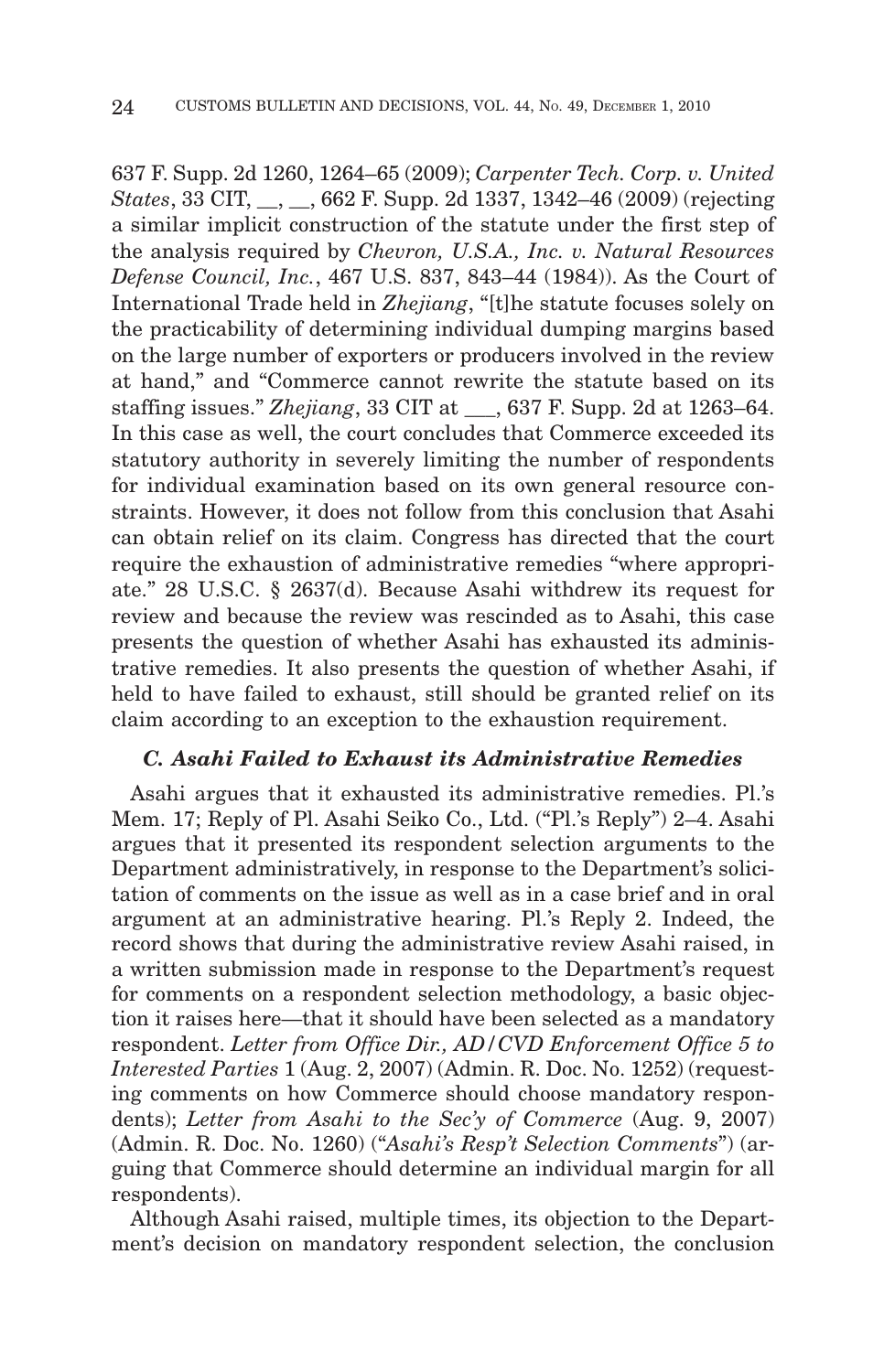does not follow that Asahi exhausted its administrative remedies as to the claim it makes before the court. Asahi claims that the result of the Department's unlawful mandatory respondent selection decision was that Asahi was "unfairly excluded" from the administrative review, which deprived Asahi of an individual margin and the opportunity to be revoked in the future from the antidumping duty order. *See* Pl.'s Mem. 17. In Asahi's favor, the record permits an inference that Asahi was motivated to withdraw its review request by the Department's unlawful selection of mandatory respondents, under which Asahi was not selected. The record, however, also establishes that a *conditio sine qua non* of Asahi's exclusion from the review was Asahi's withdrawal of its review request. In the circumstances of the proceeding, in which no other party had requested review of Asahi's sales, the Department's regulations required rescission of the review as to Asahi. *See* 19 C.F.R. § 351.213(d)(1). Under those regulations, the Secretary of Commerce will rescind a review of a particular producer or exporter if all parties who requested the review withdraw their requests within ninety days of the date of publication of the initiation notice. *See* 19 C.F.R. § 351.213(b), (d)(1). Asahi filed its withdrawal of its request for review on September 26, 2007, which date was within ninety days of the Initiation Notice. *Asahi Withdrawal Request*; *Rescission Notice*, 72 Fed. Reg. at 64,577–78 (noting that Commerce initiated the investigation on June 29, 2007). Because no other party requested review of Asahi's sales, Commerce, acting under 19 C.F.R. § 351.213(d)(1), rescinded the review as to Asahi. *Rescission Notice*, 72 Fed. Reg. at 64,578. Asahi, therefore, received no antidumping duty margin in the eighteenth review.

The rescission of the review as to Asahi resulted directly from the application of the Department's regulations to Asahi's withdrawal of its request for review, which regulations Asahi does not challenge. Nor does Asahi challenge the Department's rescission of the review as to Asahi (a consequence that Asahi itself sought by withdrawing its review request), choosing instead to claim that Commerce's decision to select the three mandatory respondents was unlawful and also to claim that, as a result of the unlawful decision, Asahi was unfairly excluded from the review such that it received no individual dumping margin. On the record of this case, Asahi cannot be said to have exhausted its administrative remedies on a claim that it should have received an individual margin, when it took the deliberate action of withdrawing the only request on the record calling for a review of Asahi's sales. Once that occurred, Asahi was no longer in a position to be assigned any margin in the review, individual or otherwise.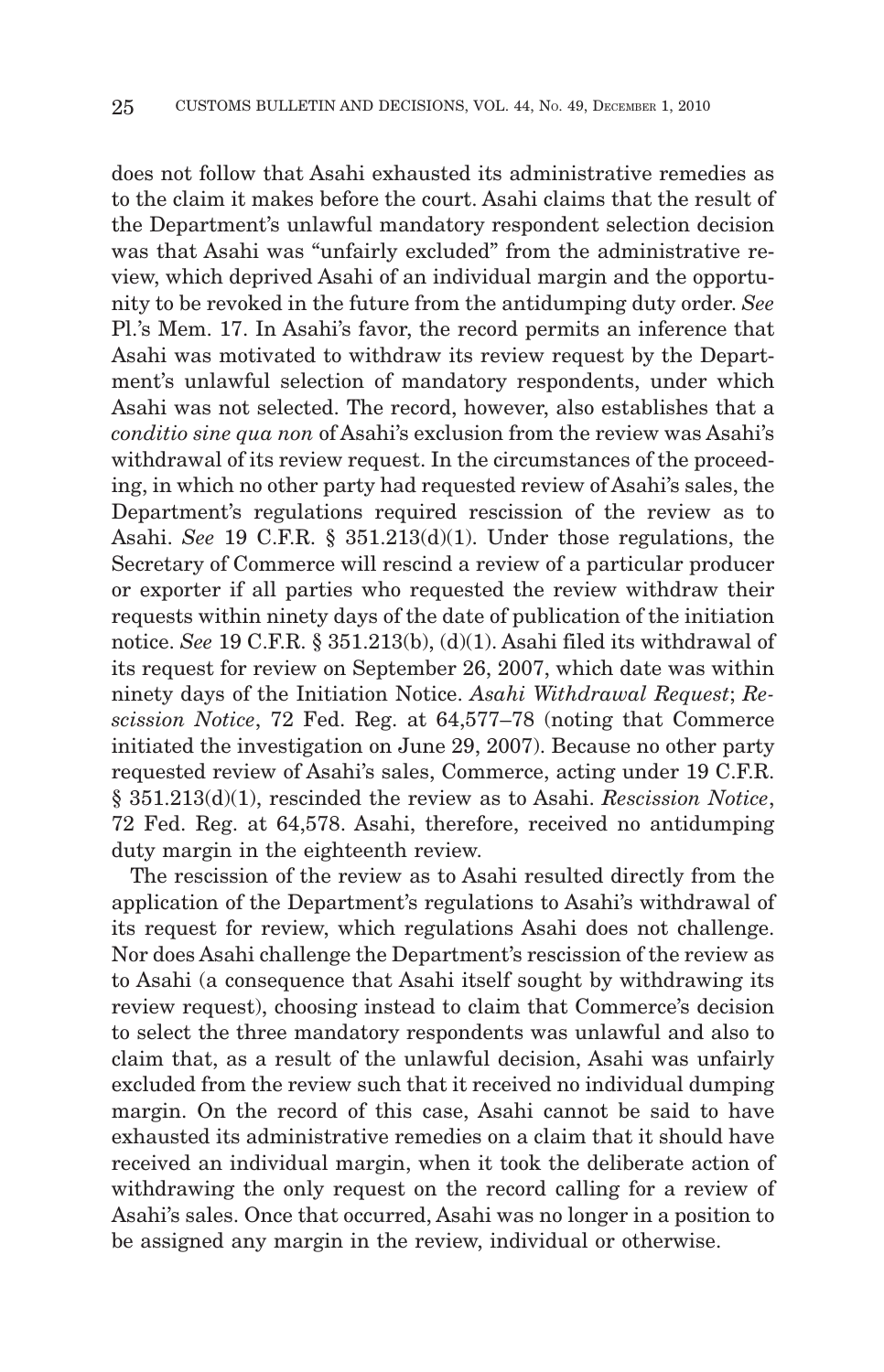# *D. Asahi Does Not Qualify for an Exception to the Requirement that it Exhaust its Administrative Remedies*

Asahi argues that one or more exceptions to the exhaustion requirement apply on the facts of this case and allow Asahi, despite having withdrawn its review request, to obtain relief on its claim that it was unfairly excluded from the administrative review. Pl.'s Mem. 17 ("That Asahi withdrew from the case after it was not selected as a mandatory respondent does not mean that it cannot obtain judicial review of its claim that it was unfairly excluded.").

Invoking the recognized "futility" exception to the requirement to exhaust administrative remedies, Asahi argues that its continued participation in the review would have been futile because "there was no possibility that Asahi's sales would have been examined by the Department." Pl.'s Reply 19. At the same time, Asahi points to the "all others" rate of 10.00% in the Final Results as a circumstance establishing that it had no option but to withdraw to avoid the irreparable harm of being subjected to that high rate. Pl.'s Mem. 20; *see Final Results*, 73 Fed. Reg. at 52,825. Asahi points out that it participated in reviews for periods between 1990 and 2006, during which it received an average antidumping margin of 1.13%. Pl.'s Mem. 6.

The record does not support Asahi's futility argument. The record reveals that Asahi declined to pursue voluntary respondent status according to 19 U.S.C. § 1677 $m(a)$ .<sup>2</sup> The Respondent Selection Memorandum, although identifying only three mandatory respondents for individual examination, *Resp't Selection Mem.* 3, did not preclude entirely the possibility that Commerce would conduct an individual examination of a voluntary respondent, *see id*. at 5 ("At the present time, there are no requests to review voluntary respondents. If we receive such a request in the near future we will re-examine this matter, taking into consideration available resources and the cooperation of selected respondents."). It further stated that "[i]f a mandatory respondent does not cooperate or withdraws its request for review and companies wishing to be treated as voluntary respondents have made timely responses . . . we may select a voluntary respondent

<sup>2</sup> When the International Trade Administration, U.S. Department of Commerce ("Commerce"), chooses for an individual examination fewer than all respondents, the statute requires Commerce to establish an individual margin for an additional, "voluntary" respondent if two conditions are met. 19 U.S.C. § 1677m(a) (2006). First, the voluntary respondent must submit the same information that Commerce required of the mandatory respondents and by the same deadline.  $Id. \S$  1677m(a)(1). Second, the number of voluntary respondents must not be "so large that individual examination ...would be unduly burdensome and inhibit the timely completion of the investigation." *Id.*  $\S$  1677m(a)(2).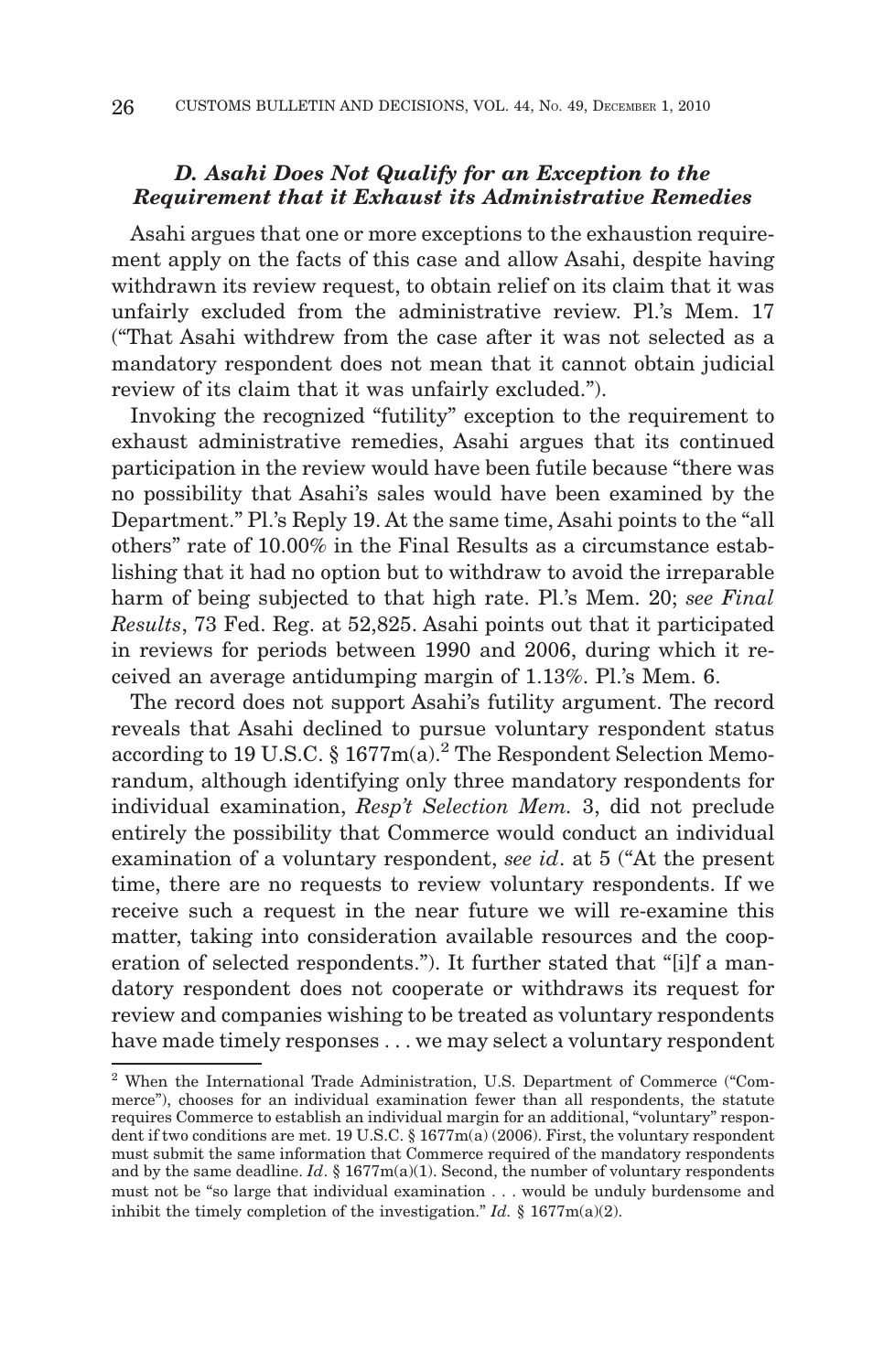to replace that mandatory respondent  $\ldots$  ."<sup>3</sup> *Id.* Asahi nevertheless contends in its reply brief that "[t]here was no administrative appeal or remedy available to Asahi after its individual examination was rejected by the Department" and that "Asahi had no other option but to withdraw because no adequate remedy [was] available administratively after the Department refused to review Asahi's sales." Pl.'s Reply 5. Contrary to the premise of Asahi's futility argument, the record evidence consisting of the Department's treatment of the voluntary respondent issue in the Respondent Selection Memorandum does not support a conclusion that Asahi's seeking voluntary respondent status would have been futile.

Asahi may well have preferred to know whether it would be granted voluntary respondent status before it was required to make a decision on whether to withdraw its review request. A procedure under which Asahi would have had that option would appear to be superior, from the standpoint of fairness, to what transpired in this case. However, the record does not indicate that pursuing such an option was Asahi's goal in requesting that Commerce extend the deadline by which it could withdraw its request for review. Instead, it appears that Asahi, when filing the request for a time extension, did not intend to seek voluntary respondent status. *Asahi Extension Request* 2 (noting that "non-mandatory respondents will not be submitting any information"). Moreover, Asahi does not contend that Commerce exceeded its discretion in denying the extension request.

In summary, the record requires the court to reject Asahi's futility argument that "there was no possibility that Asahi's sales would have been examined by the Department." Pl.'s Reply 9. The decision the Department announced publicly in the Respondent Selection Memorandum made it questionable, but not impossible, that Asahi would obtain its own antidumping duty margin in the eighteenth review through selection as a voluntary respondent. Asahi's being assigned the 10.00% rate cannot be described as the inevitable result of that decision. The futility exception is not available to Asahi because its seeking voluntary respondent status might have made a difference in the outcome of the agency proceeding. *See Corus Staal BV v. United States*, 502 F.3d 1370, 1379–80 (Fed. Cir. 2007) (noting that "[t]he

<sup>3</sup> In fact, one mandatory respondent, NSK Ltd. ("NSK"), did withdraw, triggering the circumstance in which Commerce earlier stated it might select a voluntary respondent. *See Letter from NSK to the Sec'y of Commerce* 1–2 (Sept. 27, 2007) (Admin. R. Doc. No. 13346). In rejecting Asahi's claim, the court does not give weight to NSK's withdrawal because it is unclear from the record whether Asahi knew or reasonably should have known about that withdrawal in time to nullify the withdrawal request it filed on September 26, 2007 and pursue voluntary respondent status. *See id.* at 2 (listing parties to whom NSK served notice of its withdrawal and omitting Asahi).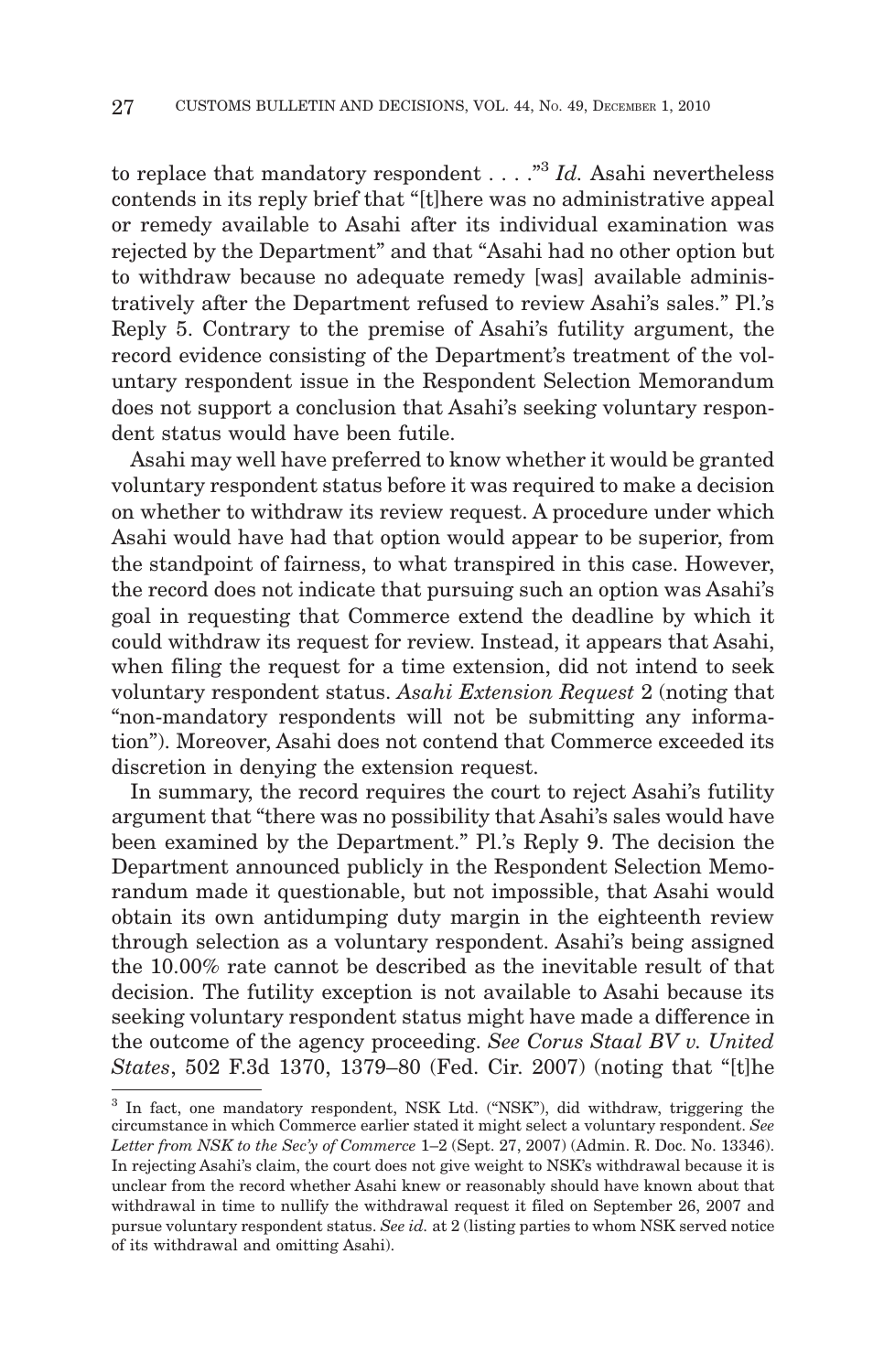mere fact that an adverse decision may have been likely does not excuse a party from a statutory or regulatory requirement that it exhaust administrative remedies" and rejecting plaintiff's futility argument when it was "not obvious that the presentation of its arguments to the agency would have been pointless.").

Asahi also invokes the "pure legal question" exception to the exhaustion requirement, arguing that "[i]n this case the question is one of law, whether Commerce may, based on the record of this case, refuse to review Asahi." Pl.'s Mem. 19 (citations omitted). This argument is unpersuasive. Even were the court to accept the stated premise of that argument, that this case presents a pure question of law, it could not accept the implied premise of the argument, which is that Commerce refused to review Asahi. Commerce decided that Asahi would not be a mandatory respondent, but that decision was not, as plaintiff's argument would appear to hold, a final, irrevocable decision to "refuse to review Asahi." Because Commerce was never presented with a request to accord Asahi voluntary respondent status, it cannot be known whether Commerce would have granted such a request and calculated an individual weighted-average dumping margin for Asahi.

Plaintiff also argues that this court has declined to require exhaustion of administrative remedies where a judicial interpretation has intervened since the administrative proceeding. Pl.'s Mem. 18 (citing *Timken Co. v. United States*, 10 CIT 86, 92–93, 630 F. Supp. 1327, 1334 (1986); *Ceramica Regiomontana, S.A. v. United States*, 14 CIT 706, 709 (1990); *Rhone Poulenc, S.A. v. United States*, 7 CIT 133, 134–35, 583 F. Supp. 607, 609–10 (1984)). As the intervening judicial decision excusing the obligation to exhaust administrative remedies, plaintiff relies on *Zhejiang*, 33 CIT at \_\_, 637 F. Supp. 2d at 1264–65, which held the Department's respondent selection decision unlawful on facts similar to those presented by Commerce's respondent selection decision in this case. Pl.'s Mem. 18. This argument is unconvincing. Had Asahi failed to exhaust its administrative remedies because it did not raise during the review an objection to the unlawful decision to select mandatory respondents, *Zhejiang* conceivably could suffice to excuse that failure. But Asahi did object to the unlawful decision on mandatory respondent selection. *See Asahi's Resp't Selection Comments* 3–4. Rather, Asahi failed to exhaust its administrative remedies because it did not remain in the review, and remaining in the review would not have been futile because Asahi might have received an individual margin had it pursued voluntary respondent status.

The court does not construe plaintiff's exhaustion argument relying